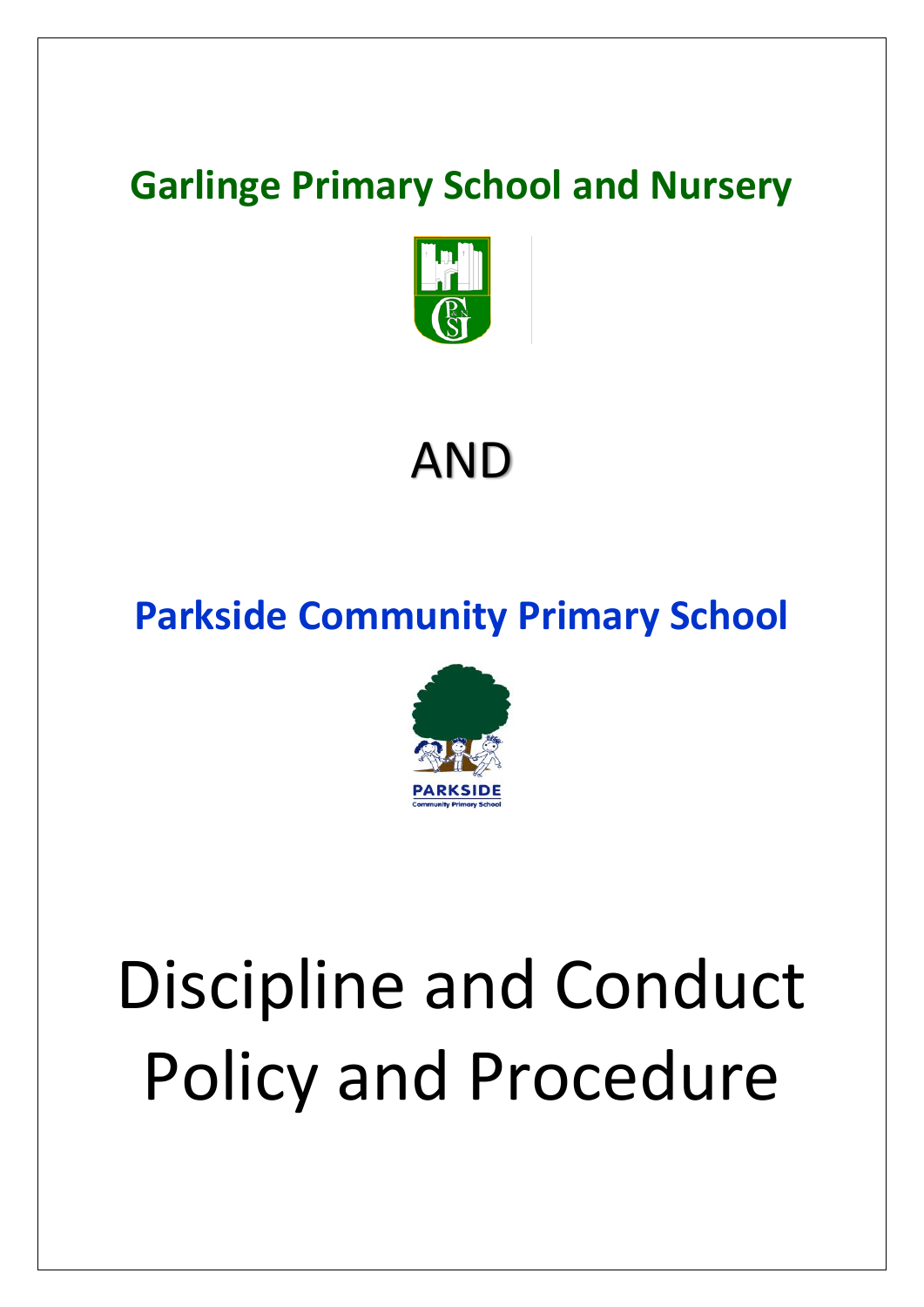### **Contents**

| 1.  |  |
|-----|--|
| 2.  |  |
| 3.  |  |
| 4.  |  |
| 5.  |  |
| 6.  |  |
| 7.  |  |
| 8.  |  |
|     |  |
| 9.  |  |
|     |  |
|     |  |
|     |  |
| 13. |  |
| 14. |  |
|     |  |
|     |  |
| 17. |  |
| 18. |  |
|     |  |
| 20. |  |
|     |  |
| 22. |  |
| 23. |  |
|     |  |
| 25. |  |
| 26. |  |
| 27. |  |
|     |  |
|     |  |
|     |  |
|     |  |
|     |  |
|     |  |
|     |  |
|     |  |
|     |  |
|     |  |
|     |  |
|     |  |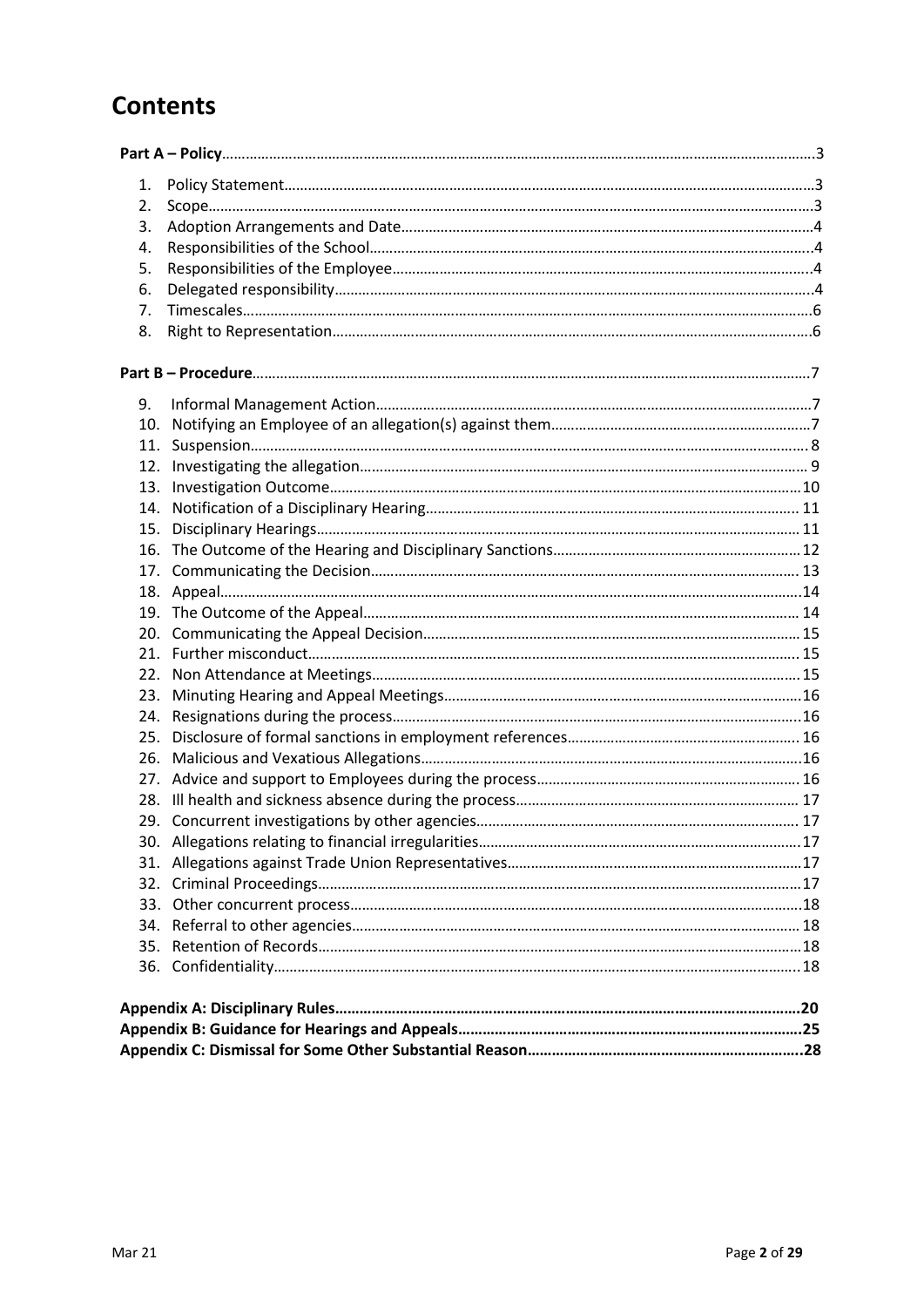#### <span id="page-2-0"></span>**Part A - Policy**

#### <span id="page-2-1"></span>**1. Policy Statement**

The School expects that Employees will maintain appropriate standards of conduct and behaviour at all times. The School also requires all Employees to comply with relevant School rules, working practices and conditions of service.

The Disciplinary Policy and Procedure provides a means by which shortcomings in conduct can be addressed and Employees encouraged to rectify their behaviour.

Whilst concerns regarding misconduct may be addressed informally by managers, there are occasions when an individual's conduct may warrant formal action.

This policy recognises the principles of natural justice and fair process and is committed to ensuring that confidentiality is maintained for all parties.

No formal disciplinary action will be taken against an Employee until the matter has been fully investigated. Disciplinary investigations will be undertaken without undue delay. The School will undertake as thorough an investigation of the alleged misconduct as is reasonable and appropriate given the circumstances in order to establish the facts relating to the allegation(s).

An Employee will be advised of the allegation(s) against them and be given an opportunity to state their case and any mitigating circumstances.

Where a case to answer is found in relation to misconduct this may be addressed by a formal disciplinary hearing and, should on the balance of probabilities the case be proven, a formal sanction may be imposed.

The nature of the sanction will be determined by the circumstances of the case. A sanction at any level may be imposed should the alleged misconduct warrant.

An Employee will not usually be dismissed for the first incident of misconduct other than in the case of gross misconduct where an Employee may be dismissed without notice.

An Employee is entitled to appeal against any formal sanction.

This procedure has been developed to comply with legal requirements and is in accordance with ACAS guidance.

This procedure explains:

- How the Employer will address matters relating to conduct and behaviour in a fair, consistent and structured manner
- What is expected from Managers and Employees with regards to the management of such issues.

#### <span id="page-2-2"></span>**2. Scope**

This Policy and Procedure applies to all Employees of Garlinge Primary School and Nursery and Parkside Community Primary School.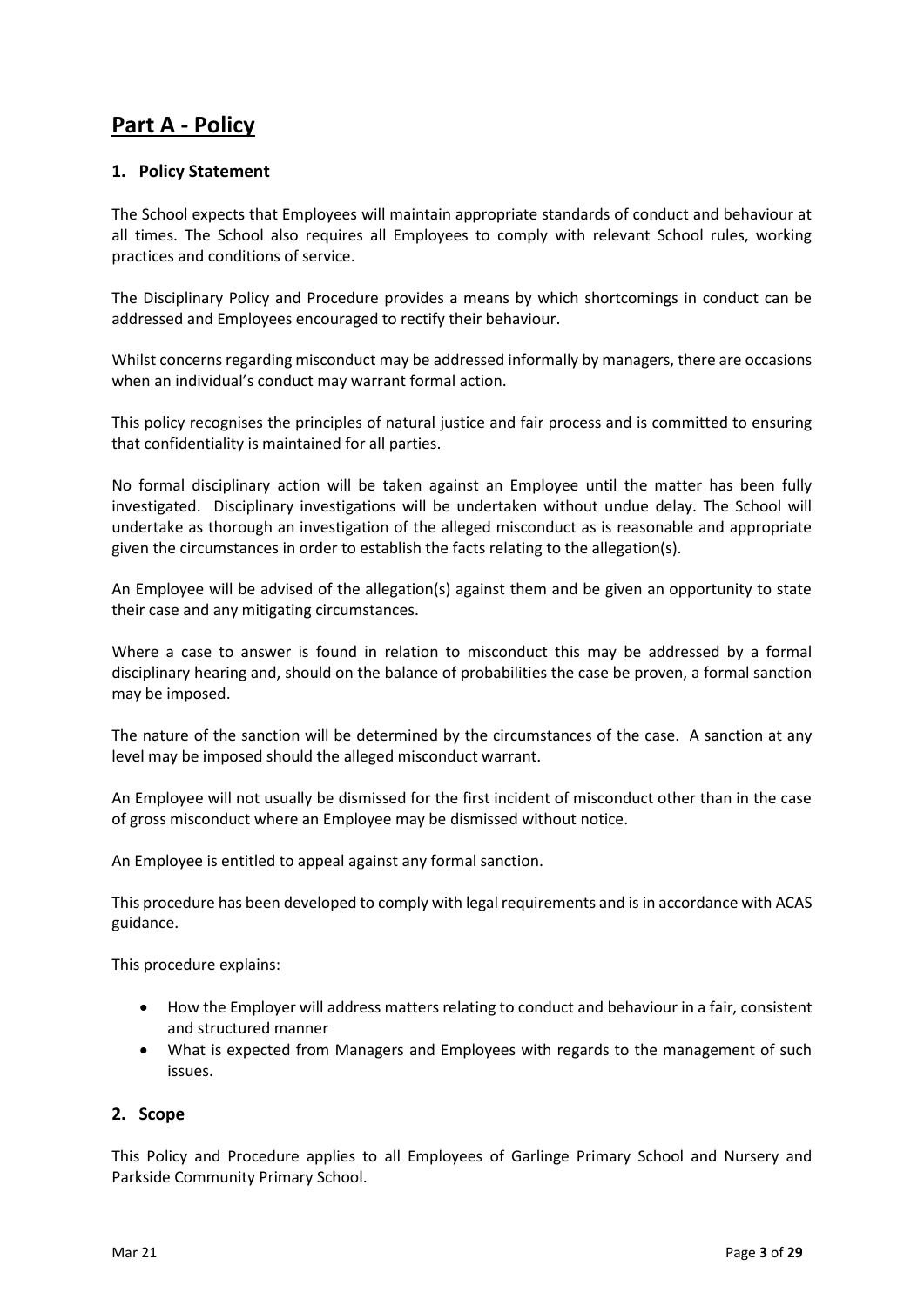Reference to acts of 'misconduct' in this procedure relates to behaviour which may be reasonably defined as wilful or negligent acts or omissions on the part of the Employee. Concerns relating to performance and capability should be addressed under a separate procedure.

This policy does not include misconduct related to allegations against staff for which a separate procedure applies.

#### <span id="page-3-0"></span>**3. Adoption Arrangements and Date**

This procedure was adopted by the Governing Body of Garlinge Primary School and Nursery and Parkside Community Primary School on the 9<sup>th</sup> March 2021 and supersedes any previous Discipline and Conduct Policy and Procedure.

This policy will be reviewed by the Governing Body annually or earlier if there is a need. This will involve consultation with the recognised unions where there have been material changes.

#### <span id="page-3-1"></span>**4. Responsibilities of the School**

- To make expectations clear regarding conduct and behaviour at work
- To ensure consistency and fairness in the way conduct issues are addressed
- To advise an Employee if their conduct or behaviour is unsatisfactory and give the Employee the opportunity to state their case.

#### <span id="page-3-2"></span>**5. Responsibilities of the Employee**

- To ensure they maintain appropriate standards of conduct at all times and comply with any relevant School rules, working practices and conditions of service
- To cooperate with any action taken under this procedure
- To maintain confidentiality in respect of any action taken under this procedure in the interests of all parties involved in the dispute.

#### <span id="page-3-3"></span>**6. Delegated responsibility**

The management of conduct and discipline issues may be delegated to staff other than the Executive Headteacher. References to the role of the Executive Headteacher in the policy and procedure include his / her nominee.

#### **Informal Action**

Informal action may be delegated to Line Managers / Head of School, where appropriate.

#### **Formal Action**

Formal hearings to consider matters short of dismissal may be delegated to another Manager, Head of School or the Executive Headteacher.

Where matters are heard by a Manager, appeals against any sanction imposed will be heard by the Head of School or Executive Headteacher. Where the Executive Headteacher has considered the matter, appeals will be heard by a panel of one or more Governors.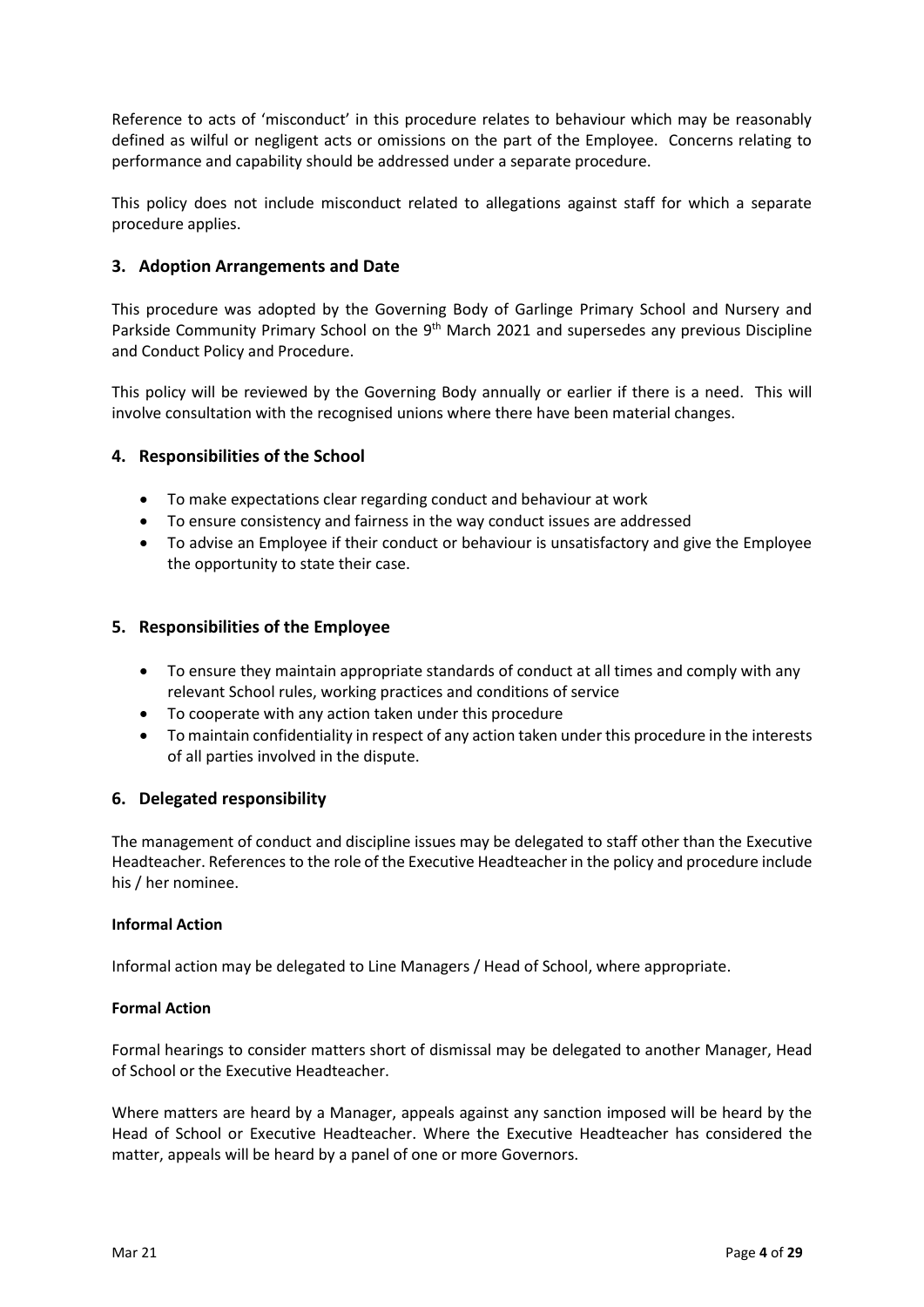#### **Dismissal Decisions**

In this School responsibility for dismissal decisions has been delegated to the Executive Headteacher, therefore formal hearings to consider dismissal may be heard solely by the Executive Headteacher.

A panel of one or more Governors may be convened to hear the matter in situations where it is not appropriate for the Executive Headteacher to perform this function.

Appeals will be heard by a panel of one or more Governors who have had no prior involvement in the matter under consideration.

Staff Governors should not usually be a member of a Governor panel and where they are must ensure that they can deal with the matter impartially and objectively.

| <b>Informal Action</b><br>taken by | Formal hearing heard by                                                                                                                                                         | Appeal heard by                                 |
|------------------------------------|---------------------------------------------------------------------------------------------------------------------------------------------------------------------------------|-------------------------------------------------|
| Line Manager                       | Another more senior Manager, Head of<br>School or Executive Headteacher - for<br>matters short of dismissal<br>Executive Headteacher - where<br>dismissal is a possible outcome | Executive Headteacher or 1<br>or more Governors |
| Head of School                     | of School<br>Head<br><b>or</b><br>Executive I<br>Headteacher $-$ for matters short of<br>dismissal<br>Executive Headteacher - where<br>dismissal is a possible outcome          | Executive Headteacher or 1<br>or more Governors |
| Executive Headteacher              | 1 or more Governors                                                                                                                                                             | 1 or more Governors                             |

The following table sets out the provisions which would normally apply.

#### **Matters relating to the Executive Headteacher**

Informal action is the responsibility of the Chair of Governors.

Formal hearings will be heard by a panel of one or more Governors who have had no prior involvement in the matter under consideration.

Appeals will be heard by a further panel of one or more Governors who have had no prior involvement in the matter under consideration.

Staff Governors should not usually be a member of a Governor panel and where they are must ensure that they can deal with the matter impartially and objectively.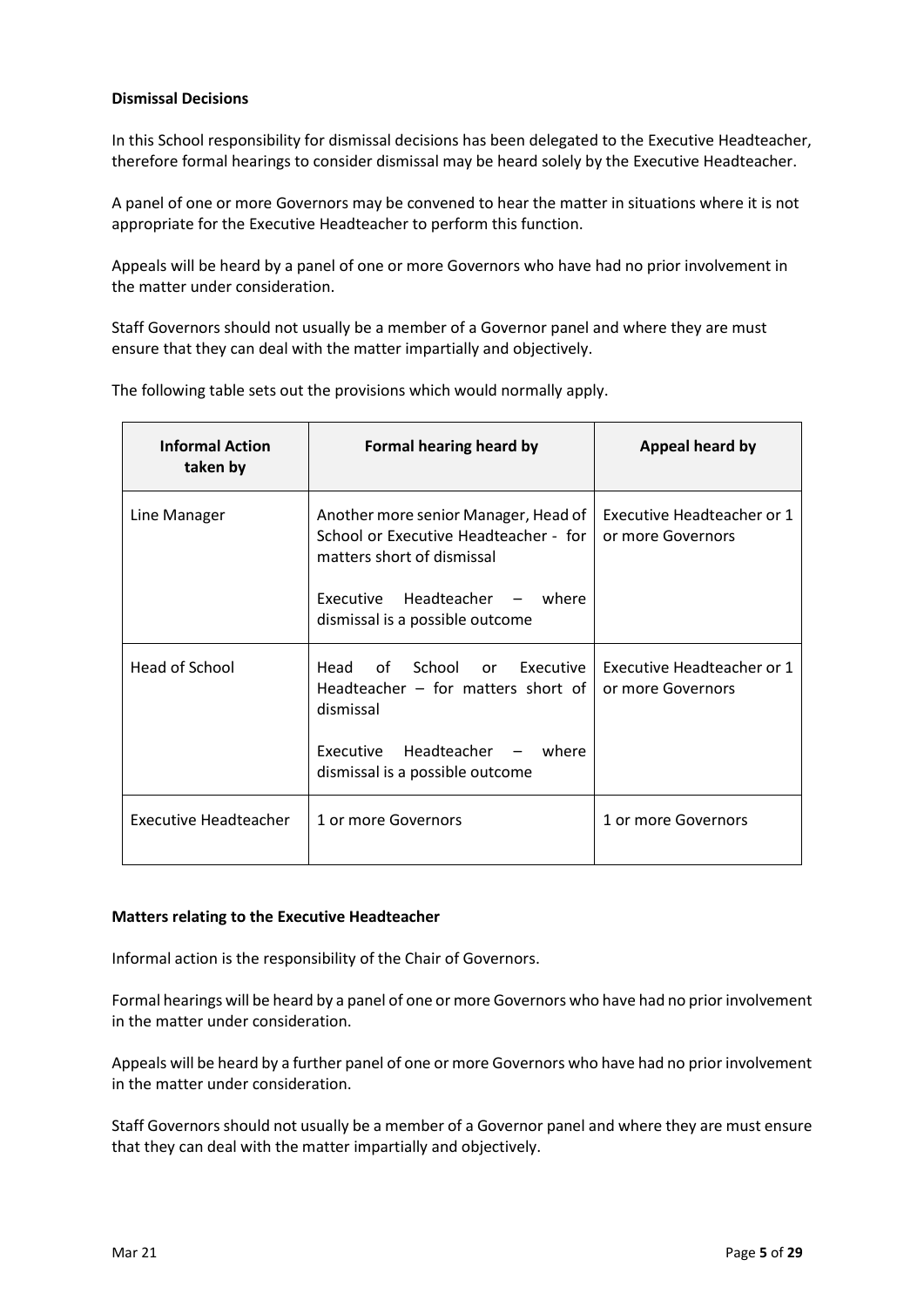| <b>Informal Action taken by</b> | Formal hearing heard by | Appeal heard by     |
|---------------------------------|-------------------------|---------------------|
| l Chair of Governors            | 1 or more Governors     | 1 or more Governors |

In accordance with the 2009 School Staffing Regulations where a decision is made to dismiss an employee the Local Authority (via HR Select – formerly the Schools' Personnel Service) must also be informed of the decision and reasons for this by the School. The Local Authority should then confirm the dismissal decision and any appropriate notice in writing to the employee within 14 working days of the date the Individual was notified of the decision.

#### <span id="page-5-0"></span>**7. Timescales**

Concerns regarding conduct will be addressed promptly and without undue delay in achieving an outcome.

| Employee notified of investigation outcome | Within 5 working days of a decision being made<br>regarding the appropriate course of action<br>following completion of the investigation |
|--------------------------------------------|-------------------------------------------------------------------------------------------------------------------------------------------|
| Hearing                                    | At least 10 working days' notice given of hearing<br>date                                                                                 |
| Written outcome of hearing given           | Within 5 working days of the date of the hearing                                                                                          |
| Appeal to be made                          | Within 5 working days of receipt of the written<br>outcome of the hearing                                                                 |
| Appeal to be heard                         | Within 10 working days from receipt of written<br>appeal                                                                                  |
| Written outcome of appeal given            | Within 5 working days of the date of the appeal                                                                                           |

Timescales stated are for guidance and may vary depending on the circumstances of the case.

For the purpose of this procedure 'working days' will normally refer to the 195 school days. At the School's discretion, working days may include school closure periods where an Employee works outside of term time. Appropriate timescales will be discussed with the Employee.

#### <span id="page-5-1"></span>**8. Right to Representation**

An Employee has the right to be accompanied to a formal hearing or appeal meeting by either a workplace colleague or trade union representative.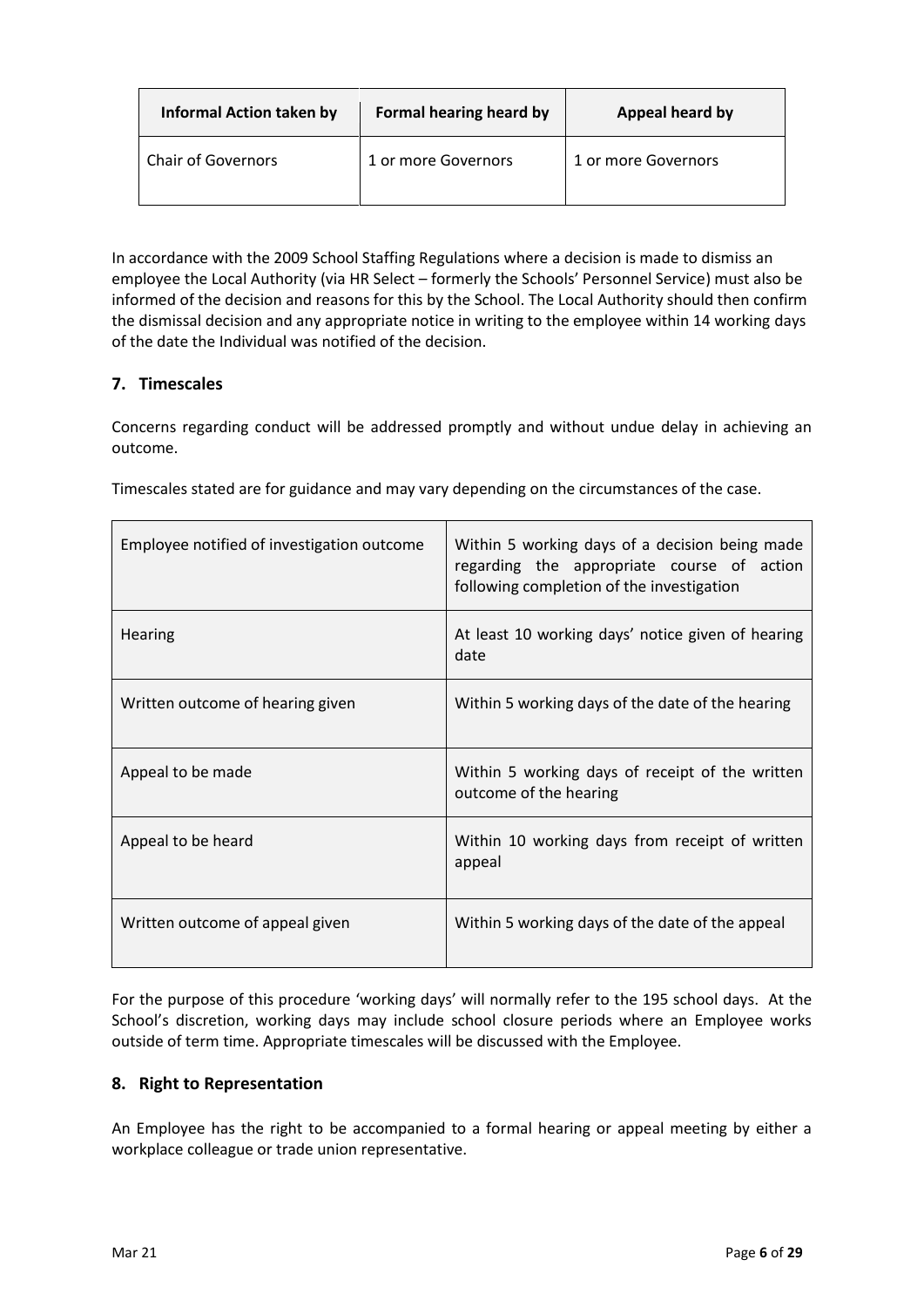A workplace colleague or trade union representative may also attend a disciplinary investigation meeting.

Due and careful consideration will also be given to any request from an Employee to be accompanied by a workplace colleague or trade union representative at informal meetings. However, it should be noted that the presence of a representative does not make the meeting formal.

#### <span id="page-6-0"></span>**Part B – Procedure**

#### <span id="page-6-1"></span>**9. Informal Management Action**

Where an allegation of misconduct is made, consideration will be given as to whether it is appropriate to address the matter informally by means of 'management action'.

In determining whether an informal approach should be taken, the Executive Headteacher will take into account the seriousness of the alleged misconduct and whether previous informal action to address the issue has been unsuccessful.

Where an informal approach is taken the Executive Headteacher will usually meet with the Employee to establish the facts, events and / or actions, discuss the concerns, and give the Employee the opportunity to state their case. The Executive Headteacher may agree future expectations with the Employee – including measures to support an improvement in conduct – and, if appropriate, agree a review period and arrangements for monitoring conduct.

There is no requirement for a workplace colleague or trade union representative to be present at such a meeting although it may be advisable. The Executive Headteacher may consider inviting the Employee to be accompanied when discussing concerns informally, however the presence of a trade union representative / workplace colleague does not in itself make the meeting formal.

It should be noted that if during the discussion it becomes apparent that the matter may be more serious, the meeting may be adjourned and the matter investigated under the formal disciplinary procedure.

The outcome of the discussion will be confirmed in writing and a record placed on the Employee's file. This may be termed an 'informal warning'. However, it should be made clear to the Employee that such informal action will not form part of the Employee's disciplinary record.

There is no right of appeal against informal action.

It is expected that informal action will resolve most minor concerns however an Employee should be advised that if there is a repetition of such misconduct formal disciplinary action may be taken.

#### <span id="page-6-2"></span>**10. Notifying an Employee of an allegation(s) against them**

An Employee will be notified of all allegation(s) or complaint(s) made against them at the earliest practical opportunity and advised of the procedure that will be followed.

Prior to investigating an allegation, it may not be possible or appropriate to be specific about the precise nature of the allegation at the outset however, the Employee will be given a broad indication of the nature of the complaint.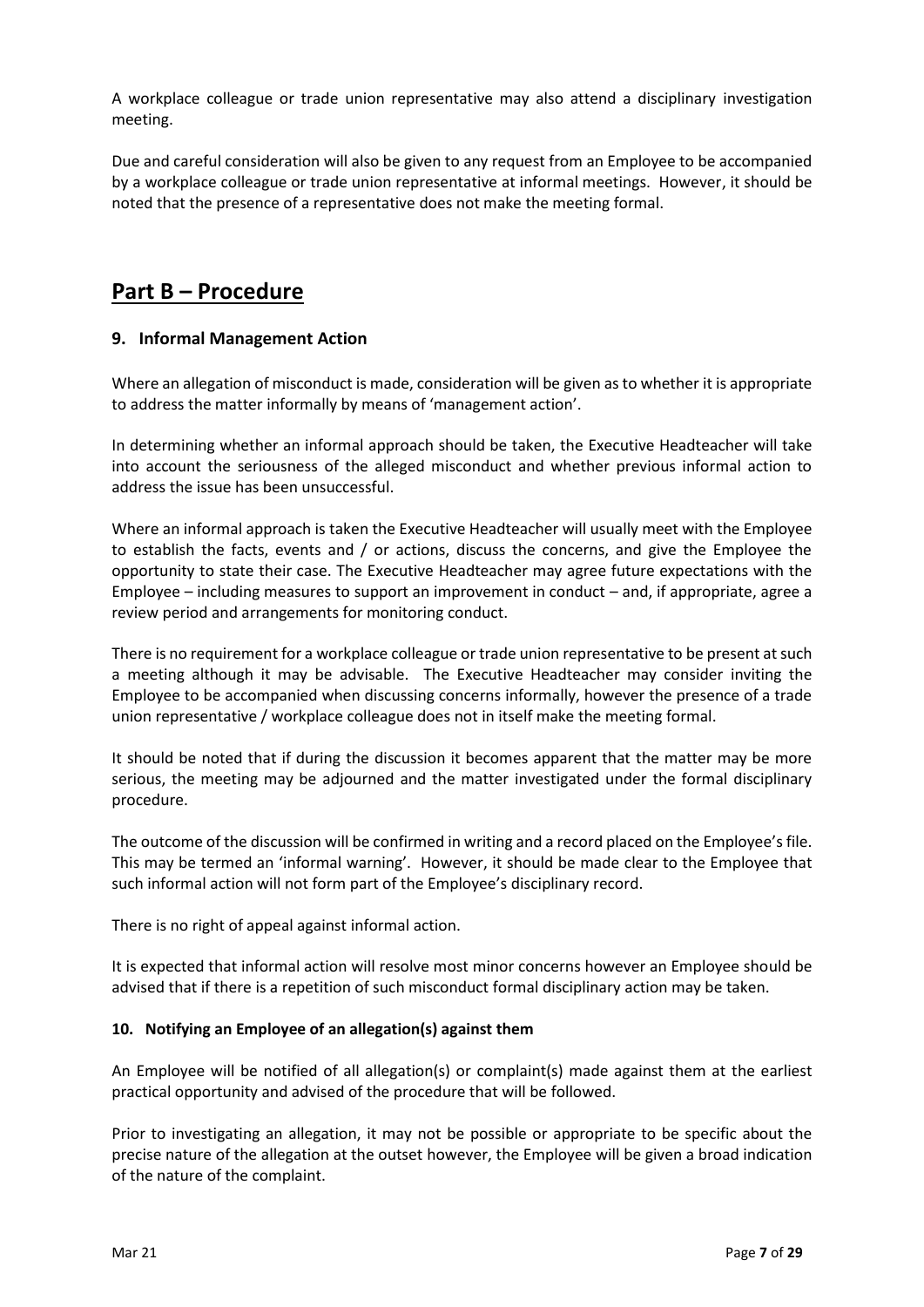Should the matter be addressed through a formal investigation or formal disciplinary action – then the Employee will be advised of the nature of the allegation in writing. They will also be advised that, should the allegation be upheld, formal disciplinary action may be taken.

Should further allegations come to light during the course of the investigation which are also to be investigated the Employee will be advised of these in writing.

#### <span id="page-7-0"></span>**11. Suspension**

There may be occasions when it is appropriate to suspend an Employee with normal**\*** pay pending the outcome of an investigation and / or conclusion of any disciplinary action.

Suspension is not a sanction in itself and does not represent any prejudgement of the outcome of the process.

Suspension should only be initiated after careful consideration and where all other alternatives have been explored, such as arranging a period of authorised absence or temporary change in duties or place of work.

As a guide suspension may be instigated where:

- Children are considered to be at risk
- The Employee is considered to be at risk
- Where the allegation warrants investigation by the police, social services or other external agency
- Where there is evidence to suggest that the Employer's or Employee's reputation may be at risk
- Where the presence of the Employee may impede the investigation or be a disruptive influence in the workplace
- Where the allegations against the Employee may amount to gross misconduct or gross incompetence
- Where it is necessary to exclude the Employee from the School for the protection of students, staff, property or the orderly conduct of the School

This list is not exhaustive.

Where practicable a meeting will be arranged with the Employee and their workplace colleague or trade union representative to explain the reason for the suspension and the conditions that will apply. The details of the suspension will be confirmed in writing with the Employee, usually within 5 working days.

In some instances where it is not practicable or possible for the Employee's representative to be present, the meeting may still proceed in their absence. In exceptional circumstances where it is not possible or appropriate for the Employee to attend a meeting in School, suspension may be made in writing.

In certain instances, it may be necessary for the suspension to be made in writing or without the presence of the Employee's representative.

Suspension will not continue for longer than is necessary and will be kept under review. Where possible the Employee will be given an indication of how long the suspension is likely to last and will be advised should these timescales change.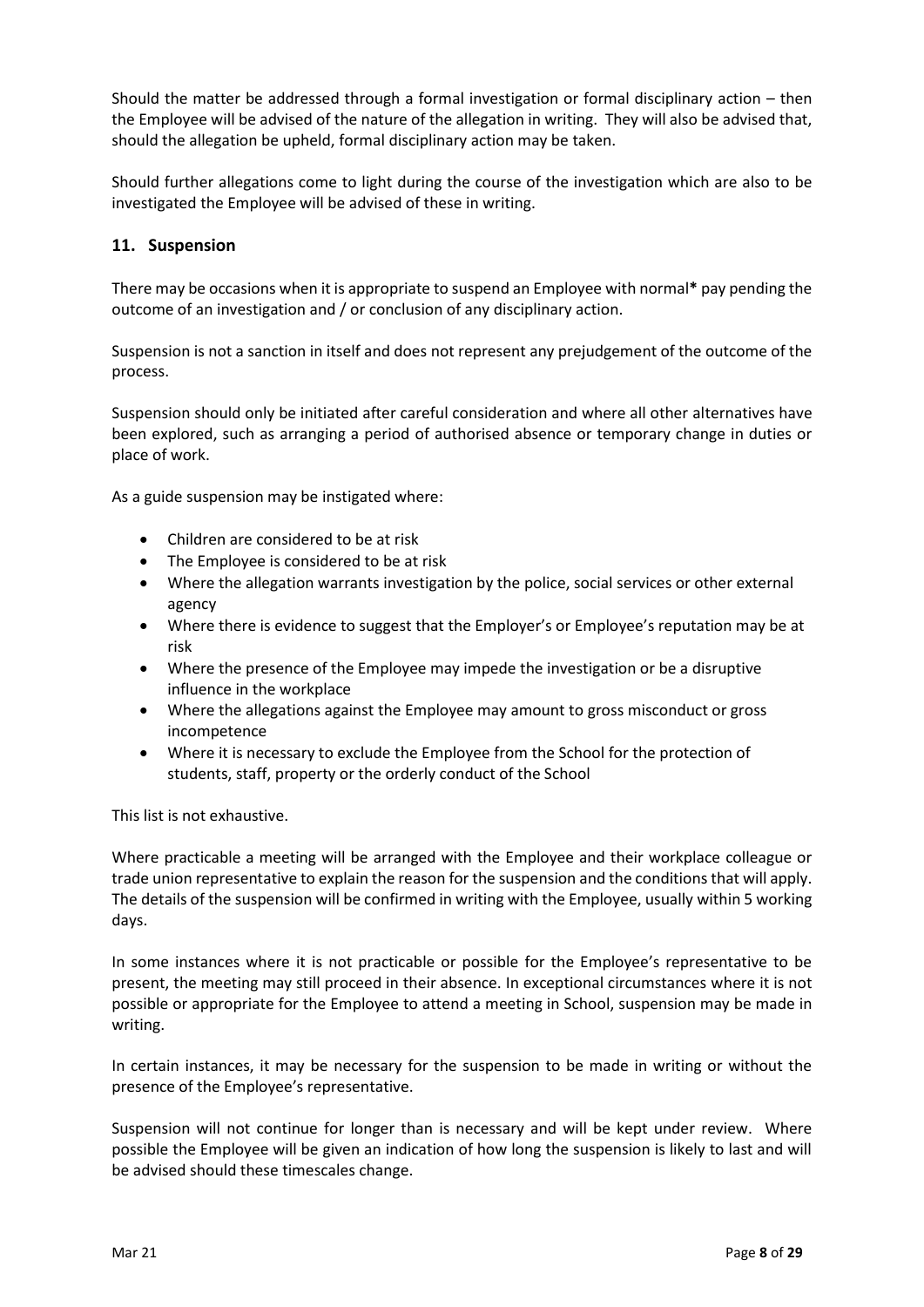An Employee should be contactable by telephone or other agreed means during their normal working hours while suspended.

An Employee who is suspended must not discuss the details of the allegation(s) with other members of staff (except their workplace colleague or trade union representative), governors, pupils or parents in such a way which could compromise their position or integrity of the investigation without the prior permission of the Executive Headteacher or Chair of Governors. This does not prevent an Employee discussing matters with their representative. Clarification should be sought from the Executive Headteacher or Chair of Governors if required.

A suspended Employee will be provided with a named contact in School to keep them informed of matters arising during their absence. This individual will not be able to discuss any aspects of the disciplinary investigation.

In addition, a suspended Employee may be allocated a named contact from the School's personnel provider who will be able to provide advice about procedural aspects of the process.

Care will be given to ensuring a suspended employee receives information from staff meetings during their absence and consideration will be given to alternative arrangements for events such as inset training and CPD.

Suspensions may be made by the Executive Headteacher or Governing Body. An Employee may be suspended at any point during the investigation should the circumstances warrant.

Suspension may be lifted at any point should the situation change. Suspension may only be ended formally by the Governing Body. However, the Executive Headteacher may provisionally lift the suspension, pending approval of the Governing Body, so as not to delay a return to work.

**\***It should be noted that 'normal pay' is the pay the employee would be entitled to if they were not suspended. For example, where an Employee falls sick either before or during a period of suspension they will receive their usual contractual / statutory sick pay entitlement. This may decrease in accordance with their sick pay entitlement.

#### <span id="page-8-0"></span>**12. Investigating the allegation**

Before any formal disciplinary action is taken, allegations of misconduct will be thoroughly and objectively investigated. Investigations will be undertaken without undue delay. The nature and extent of the investigation will be determined by what is reasonable given the circumstances.

The purpose of the investigation is to establish the facts, events and / or actions to determine whether there is a case to answer and not to make any decision about the outcome.

The Commissioning Officer (Executive Headteacher, other appropriate Manager / Governor) will appoint an independent Investigating Officer. The Investigating Officer will not have had any prior involvement in the case. On occasion, it may be appropriate to identify more than one Investigating Officer. If, during the course of an investigation, it becomes apparent that the Commissioning Officer is a witness to the allegation it may be appropriate for a new Commissioning Officer to be identified.

The Employee will be invited to a formal investigation meeting with reasonable notice during working hours. At this meeting the Employee will be given a full and fair opportunity to respond to the allegation(s), explain his  $/$  her conduct and, where the concern is admitted, any mitigating circumstances. Depending on the circumstances, it may be necessary to conduct more than one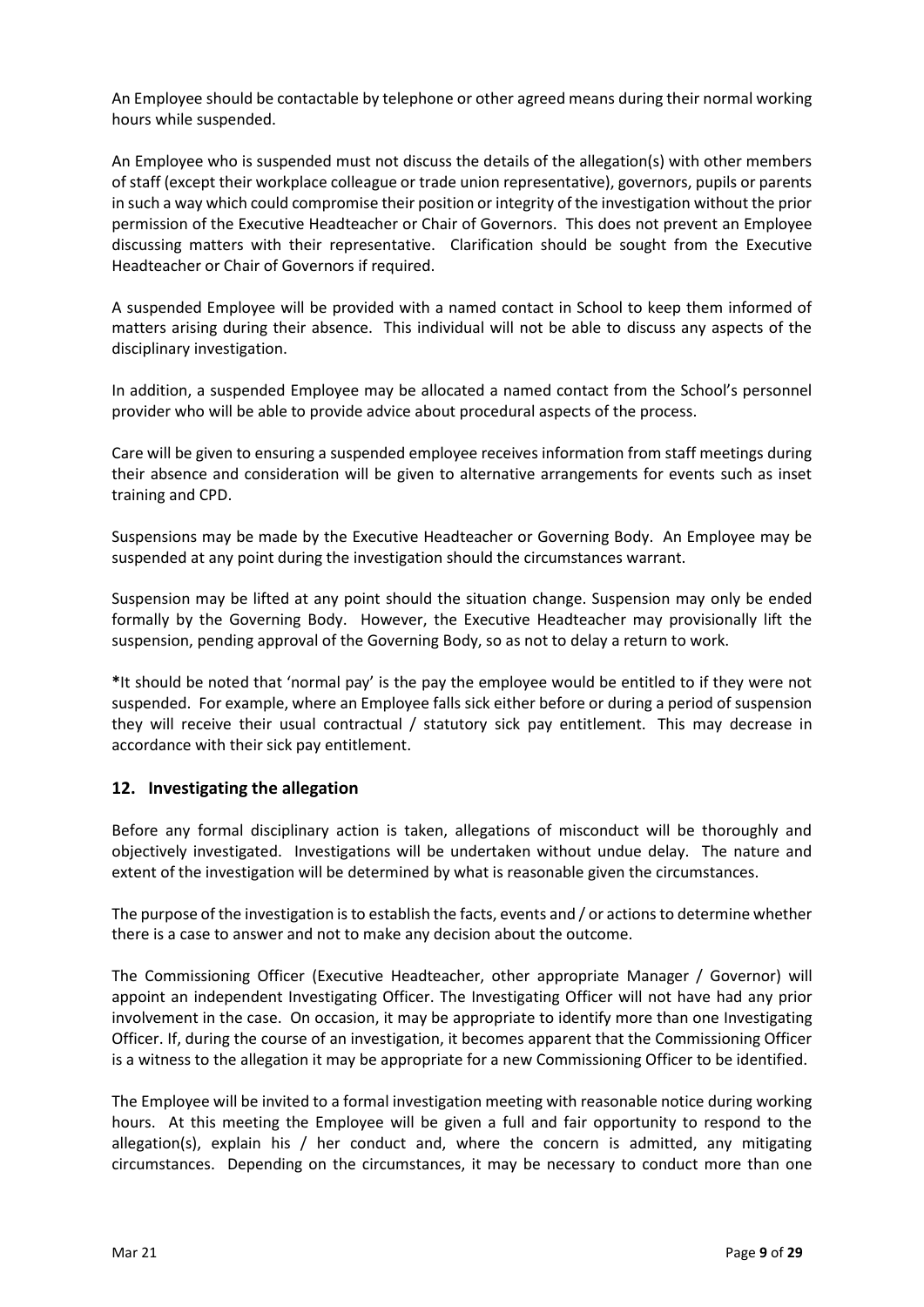investigation meeting. A workplace colleague or trade union representative may accompany an Employee to an investigation meeting.

In addition to attending an investigation meeting, the Employee may also make a written statement or present any other relevant written documents that they may wish to be considered as part of the investigation.

The Investigating Officer may also conduct a formal investigation meeting with other relevant witnesses as soon as possible. The Employee will be given the opportunity to identify witnesses they wish to be interviewed as part of the process.

Witnesses providing evidence to an investigation will be advised that their statement may be shared with the Employee and they may be called to present this and may be questioned regarding their evidence at a disciplinary hearing.

All witnesses should be aware of the confidential nature of investigations and should not discuss any aspect of the meeting or matters under consideration with anyone outside of the investigation meeting.

Interviews with pupils will only be conducted with the parent or guardian's consent and they should be given the opportunity to accompany the pupil to the meeting.

The Investigating Officer may also review documents and other evidence relevant to the allegation.

A written, signed and dated record will be made of all interviews conducted as part of the investigation. The Employee will have the opportunity to check the accuracy of the minutes / notes taken of their evidence. Where there are discrepancies between the Employer and Employee that cannot be resolved both versions of the minutes will be held on record.

An audio record may also be made with the prior consent of the Employee and an audio copy or summary transcript shared with the Employee. Covert recordings of investigation meetings are expressly prohibited.

#### <span id="page-9-0"></span>**13. Investigation Outcome**

A written report will be produced of the investigation findings and shared with the Commissioning Officer.

Based on the findings of the investigation, the Executive Headteacher will determine which course of action is most appropriate:

- That there is no case to answer and no further action is taken
- That a minor concern is identified which is to be addressed through informal action
- That there is a case to answer on a matter of misconduct which warrants consideration of formal disciplinary action.

The investigation outcome will be communicated to the Employee in writing without undue delay and usually within 5 working days of the decision being made regarding the appropriate course of action.

Where informal action is proposed a follow up meeting will be arranged without undue delay to discuss any appropriate management action. The outcome of this discussion may be confirmed in writing and a record placed on the Employee's file, although such a discussion and letter does not constitute a formal disciplinary record.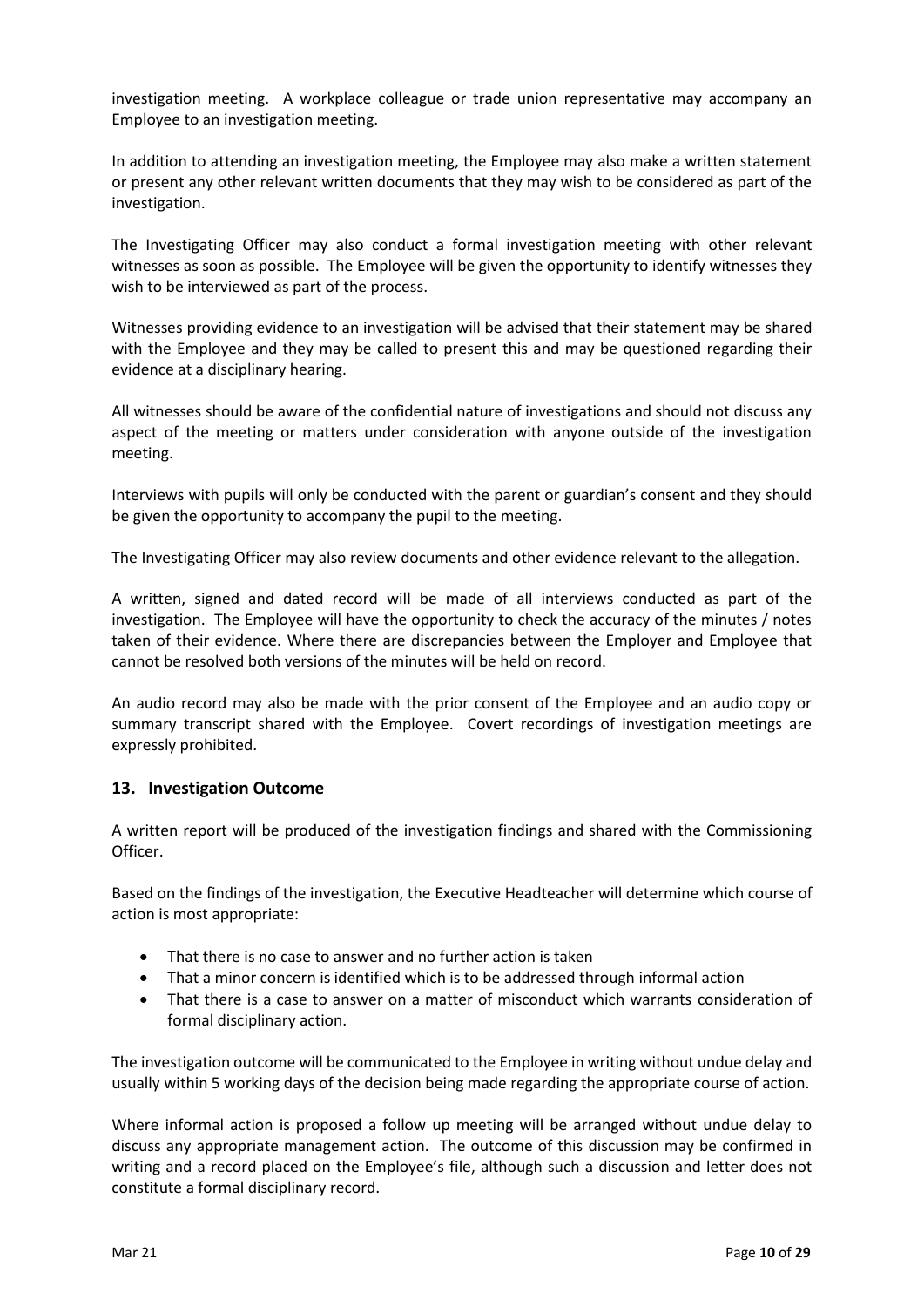The investigation report will only be shared with the Employee should formal action be instigated.

#### <span id="page-10-0"></span>**14. Notification of a Disciplinary Hearing**

Where the matter is to be considered by a formal disciplinary hearing, arrangements for this will be communicated in writing.

This notification should specify:

- The allegation(s) to be considered at the hearing
- The time, date and venue of the hearing
- The possible consequences should the case be upheld and, if appropriate, that dismissal may be an outcome
- The procedure to be followed
- That the Employee may be accompanied by their workplace colleague or trade union representative

The Employee will be given reasonable notification of the date of the hearing to allow them sufficient time to prepare their case. This will usually be not less than 10 working days, however this may be varied by mutual agreement or should the circumstances dictate.

Wherever possible the School will provide the Employee with copies of all relevant documents which will be referred to during the hearing with the notification of the disciplinary hearing. This will include a copy of the investigation report and any statement of case where appropriate. Should this not be possible the School will provide the employee with this information no later than 10 working days before the hearing.

The Employee is required to provide no later than 5 working days before the hearing:

- The name of their trade union representative or workplace colleague
- The name(s) of any witnesses they are calling
- Any relevant documentation they wish to be considered

If a late submission is received, the Panel has discretion as to whether to accept this and make provision for an adjournment during the hearing to consider this. However, the Panel reserves the right to disregard this information.

#### <span id="page-10-1"></span>**15. Disciplinary Hearings**

The purpose of the disciplinary hearing is for the School to present the case against the Employee and for the Employee to be given the opportunity to respond.

The role of the Manager hearing the case / panel is to consider the evidence presented and decide whether, on the balance of probabilities:

- The case against the Employee has been established and
- Whether it is appropriate and reasonable to issue a formal sanction against the Employee

The Manager hearing the case / panel should also consider whether an appropriate and sufficient investigation has been undertaken and a fair and reasonable procedure followed.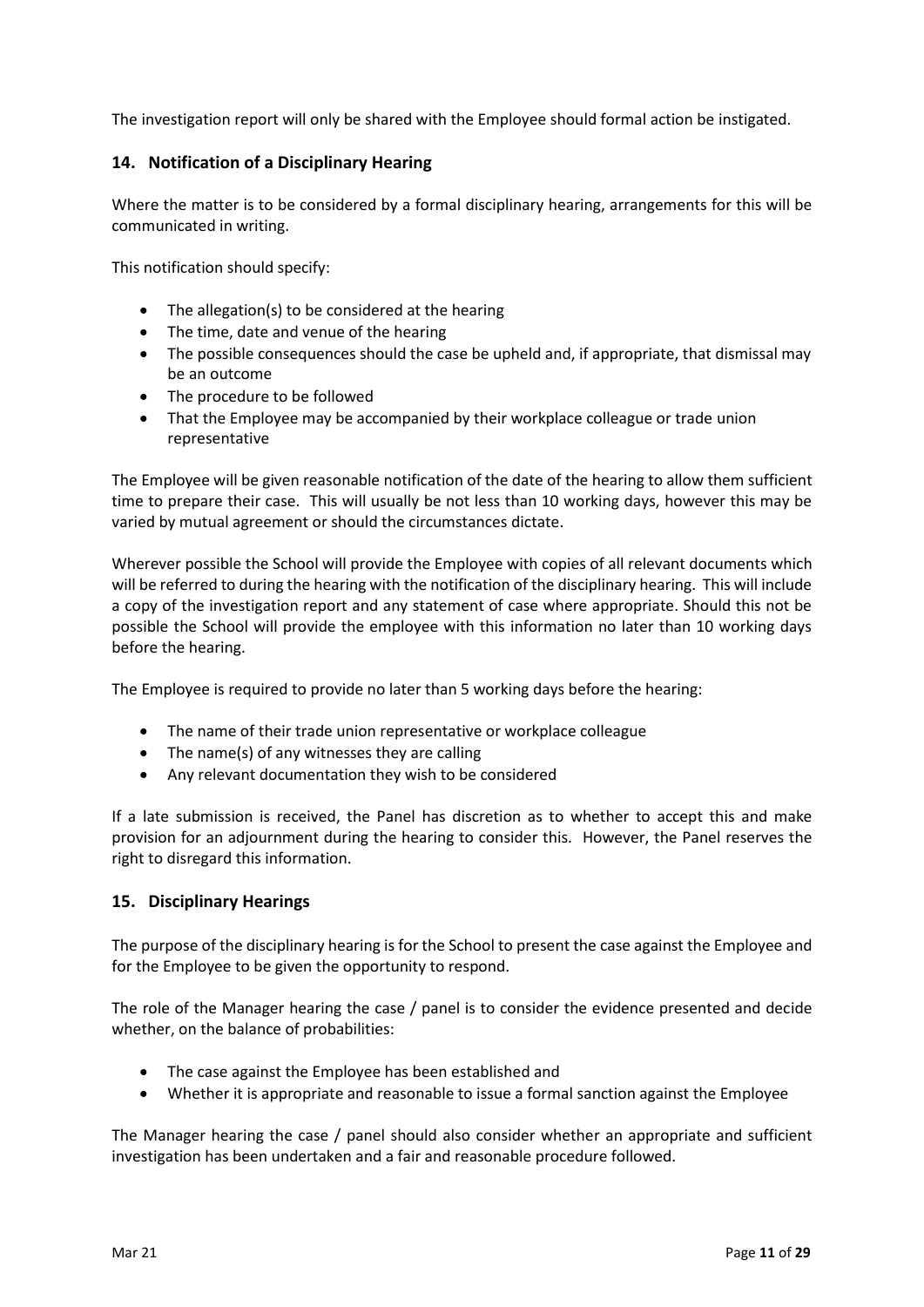The case for the School will usually be presented by the Manager who commissioned the investigation, or their nominee. The Employee will have an opportunity to present their case. Witnesses may be presented by either party.

A workplace colleague or trade union representative may accompany an Employee to the hearing.

#### *The arrangements for hearings are set out in Appendix B*

#### <span id="page-11-0"></span>**16. The Outcome of the Hearing and Disciplinary Sanctions**

Based on the evidence presented, the Panel may determine the following outcomes:

- There is insufficient evidence against the Employee and the matter should be concluded with no further action
- The case against the Employee is proven on the balance of probabilities and a decision made to give the Employee a formal warning
- The case against the Employee is proven on the balance of probabilities and a decision made to dismiss the Employee with or without notice
- The case is proven on the balance of probabilities and some other formal action is appropriate.

If proven and depending on the circumstances of the case, the Panel may impose a range of sanctions, including dismissal, as follows:

| <b>Level of Sanction</b>          | <b>Normal Expiry Period</b> |
|-----------------------------------|-----------------------------|
| First Level Written Warning       | After 6 months              |
| Second Level Written Warning      | After 12 months             |
| <b>Final Written Warning</b>      | After 18 months             |
| Dismissal with contractual notice |                             |
| Summary Dismissal without notice  |                             |

An Employee will not usually be dismissed for the first incident of misconduct other than in the case of gross misconduct. Where an Employee's first incident of misconduct is sufficiently serious, it may be appropriate to issue a final written warning. The duration of other sanctions will be determined by the circumstances of the case.

Should gross misconduct be found, and dismissal is determined, this is usually without notice (Summary Dismissal). In cases of dismissal arising from misconduct, notice would normally be given. Where notice is given this is the greater of the Employee's statutory or contractual notice entitlement.

#### *A list of actions which may constitute Gross Misconduct and Misconduct is at Appendix A.*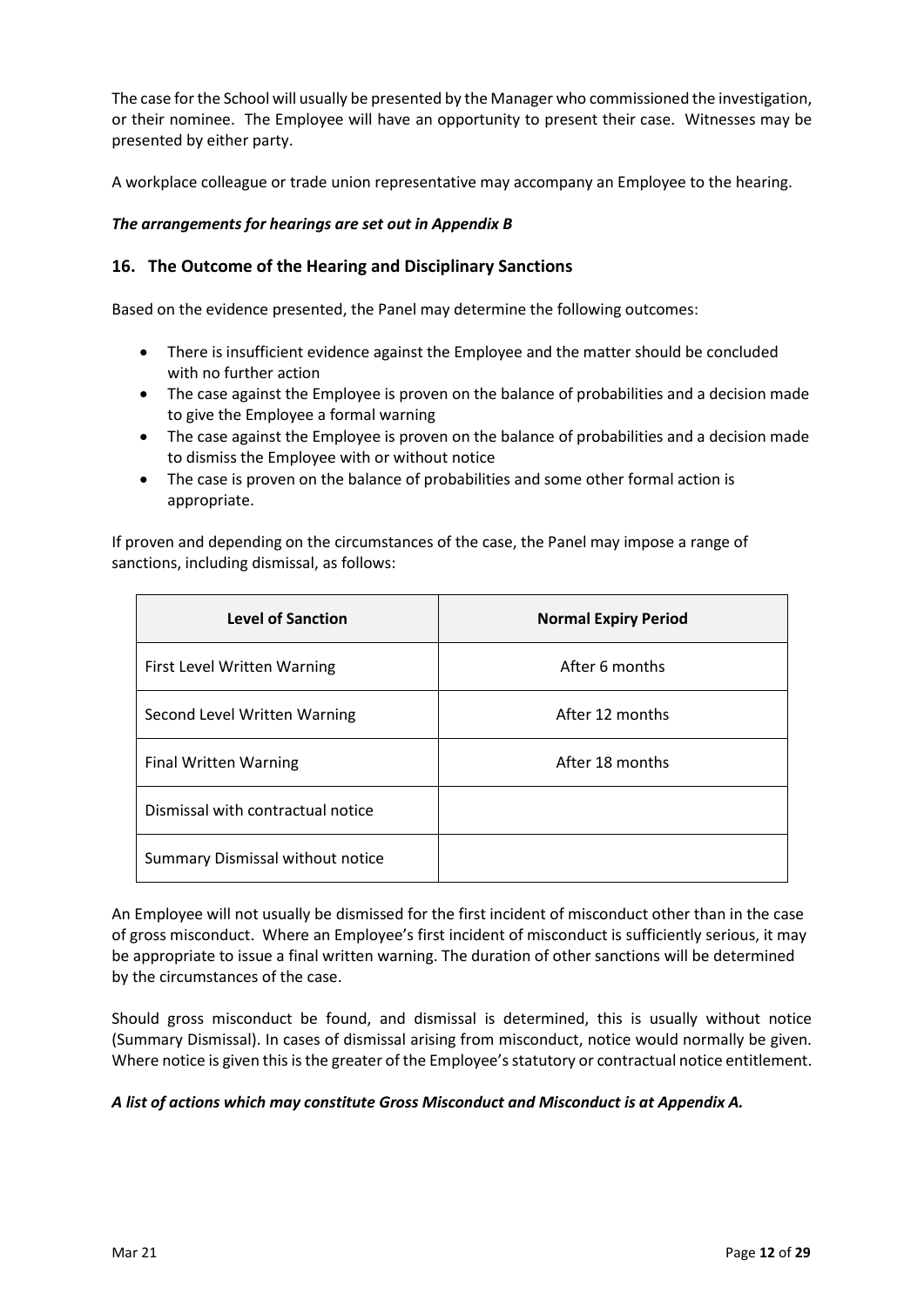In determining the nature of the sanction consideration will be given to:

- Whether the proposed penalty is reasonable in view of all the circumstances with reference to the examples of behaviours which constitute gross misconduct and misconduct within this procedure
- The nature, severity and impact of the misconduct
- The circumstances in which the misconduct occurred and any mitigating factors or the explanations given by the Employee
- The Employee's previous conduct, position, seniority, and length of service and their attitude towards the misconduct
- Any relevant Employer rules and procedures and whether the Employee was aware that their conduct contravened these
- The penalty imposed for similar offences in the past
- Whether any other action could be taken to encourage the Employee to improve their conduct such as training or additional support.

In certain instances, and where appropriate to the concerns, the Panel may recommend to the Executive Headteacher that other action be considered such as:

- **•** Downgrading
- Transferring the Employee to another role
- Requiring the Employee to undertake certain specified training
- Refer the matter for consideration under another procedure, if appropriate.

Alternative action such as this would only be taken where it is judged reasonable and viable for the School to implement.

#### <span id="page-12-0"></span>**17. Communicating the Decision**

Where possible the Employee will be advised verbally of the outcome following the conclusion of the process and the Panel's deliberations. On occasion, it may not be possible to determine an outcome on the day of the hearing, in which case the Panel will reconvene at the earliest possible opportunity to make a decision. Where the Panel reconvenes, the outcome will be communicated in writing to the Employee.

In all circumstances, the Employee will be advised in writing of the outcome of the hearing usually within 5 working days of the decision being made.

The notification should specify:

- The outcome
- The reasons for the outcome and the nature of any misconduct that has been found
- The nature of any sanction and how long it will last
- If dismissed, the reason for the dismissal, whether notice will be given and the termination date
- Any period of time given for improvement, a review date if appropriate, and the required improvement expected
- Any support that the Employer will provide to assist the Employee, if relevant
- The likely consequences of any further misconduct.

Should a sanction be imposed Employees should be advised of the timescales and procedure for making an appeal.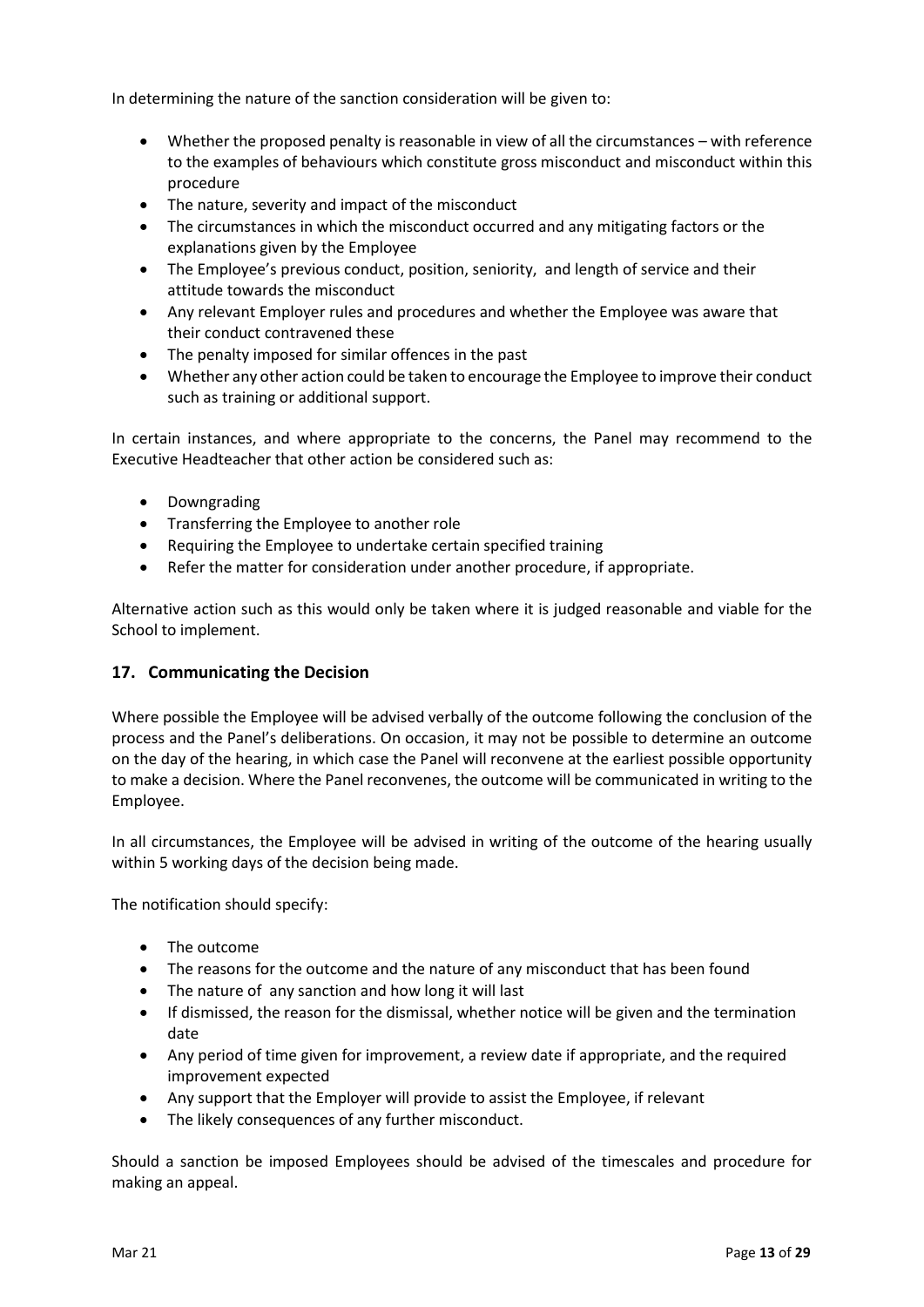It will be deemed sufficient for the School to issue the written confirmation of the decision to the Employee's last known address.

#### <span id="page-13-0"></span>**18. Appeal**

The Employee may register an appeal in writing to the Clerk to the Governing Body or nominated person, within 5 working days of written receipt of the outcome of the hearing.

The appeal should be on one or more of the following grounds:

- Unfairness of decision
- That the sanction imposed was unreasonable
- That new evidence has come to light
- Significant procedural irregularities

The letter of appeal should include full details of the reasons for the appeal.

In instances where the grounds for appeal are not stated the School will ask the Employee to confirm these to enable all parties to give due consideration to the issues prior to the appeal meeting.

The Employee should ideally also include any supporting information they wish to rely on at the appeal hearing with their letter of appeal. In all cases, any supporting information must be submitted by the Employee no later than the deadline for receipt of an appeal.

If a late submission is received the Panel has discretion as to whether to accept this and make provision for an adjournment during the hearing to consider this. However, the Panel reserves the right to disregard this information.

The School will provide the Employee with copies of any documents which will be referred to during the appeal, including the notes of the disciplinary hearing and witness statements, in advance and usually no later than 5 working days before the appeal meeting.

A workplace colleague or trade union representative may accompany an Employee to an appeal.

The Appeal Panel has discretion to consider allowing new evidence and witnesses but only if this is strictly relevant to the grounds of appeal.

The Panel will identify a chair who will have responsibility for facilitating the hearing.

#### *The arrangements for hearings are set out in further detail in Appendix B*

#### <span id="page-13-1"></span>**19. The Outcome of the Appeal**

In the case of appeals, the role of the Panel is to review the original decision on the basis of the grounds presented for appeal by the Employee. The outcome may be:

- To uphold the previous decision in full
- To uphold the previous decision in part but to reduce the level of the sanction or amend other elements of the decision
- To uphold the Employee's appeal in full and withdraw the sanction in its entirety.

The Panel may not impose a higher level of sanction than reached previously.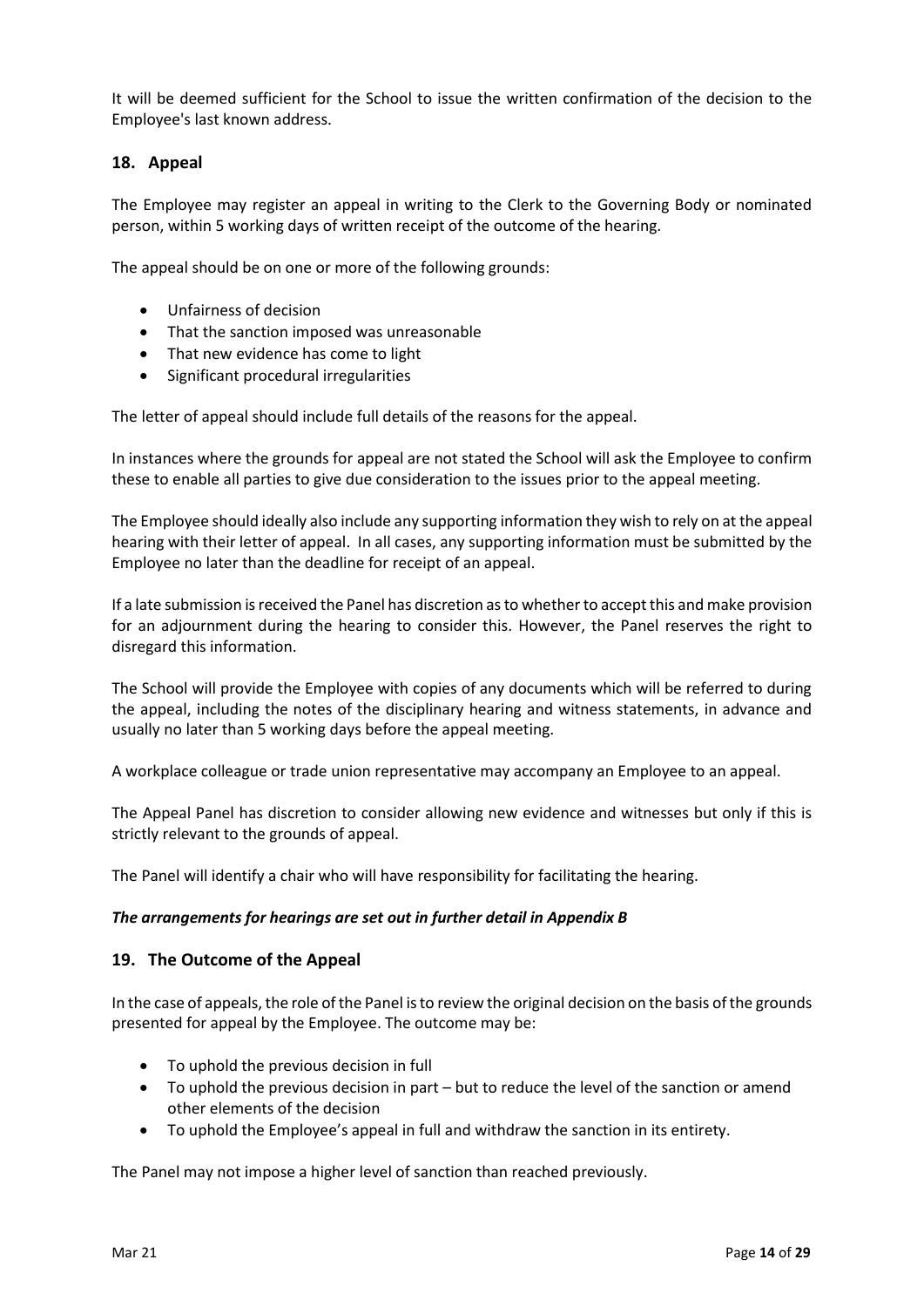The Appeal Panel decision is final.

#### <span id="page-14-0"></span>**20. Communicating the Appeal Decision**

Where possible the appeal hearing will be reconvened and the Employee advised verbally of the outcome following the conclusion of the process and the Panel's deliberations. On occasion, it may not be possible to determine an outcome on the day of the appeal hearing, in which case the Panel will reconvene at the earliest possible opportunity to make a decision. Where the Panel reconvenes, the outcome will be communicated in writing to the Employee.

In all circumstances the Employee will be advised in writing of the outcome of the appeal hearing usually within 5 working days of the decision being made.

The notification should specify:

- The outcome
- The reasons for the outcome reached
- Where the level or nature of the sanction is reduced the nature of any revised sanction and how long it will last
- That the Panel's decision is final and there is no further right of appeal.

It will be deemed sufficient for the Employer to issue the written confirmation of the decision to the Employee's last known address.

#### <span id="page-14-1"></span>**21. Further misconduct**

Where an Employee already has a live warning and there is further proven misconduct within that period, a further panel may extend the period of the warning or issue a higher sanction which may include dismissal.

The length of any extension may not be greater than the length of the original sanction.

#### <span id="page-14-2"></span>**22. Non Attendance at Meetings**

Where an Employee or their representative is unavailable to attend a meeting held under this procedure, they should inform the Executive Headteacher / Panel at the earliest opportunity.

A hearing / appeal may be deferred by up to 5 working days from the date of the original meeting where an Employee's representative is unavailable.

Other than in exceptional circumstances only one postponement will be granted.

The Executive Headteacher / Panel reserves the right to hold a hearing / appeal in the Employee's absence where all reasonable efforts to secure attendance have been unsuccessful. In this event, the Employee will be given the opportunity to make written representations to the meeting or for their representative or workplace colleague to make representations either to the meeting or in writing on their behalf.

If no submissions are received, the Panel may make a decision based on the available information.

The Executive Headteacher will give due consideration to any request to postpone any other meeting held as part of this procedure taking into account the individual circumstances and the reason for nonattendance.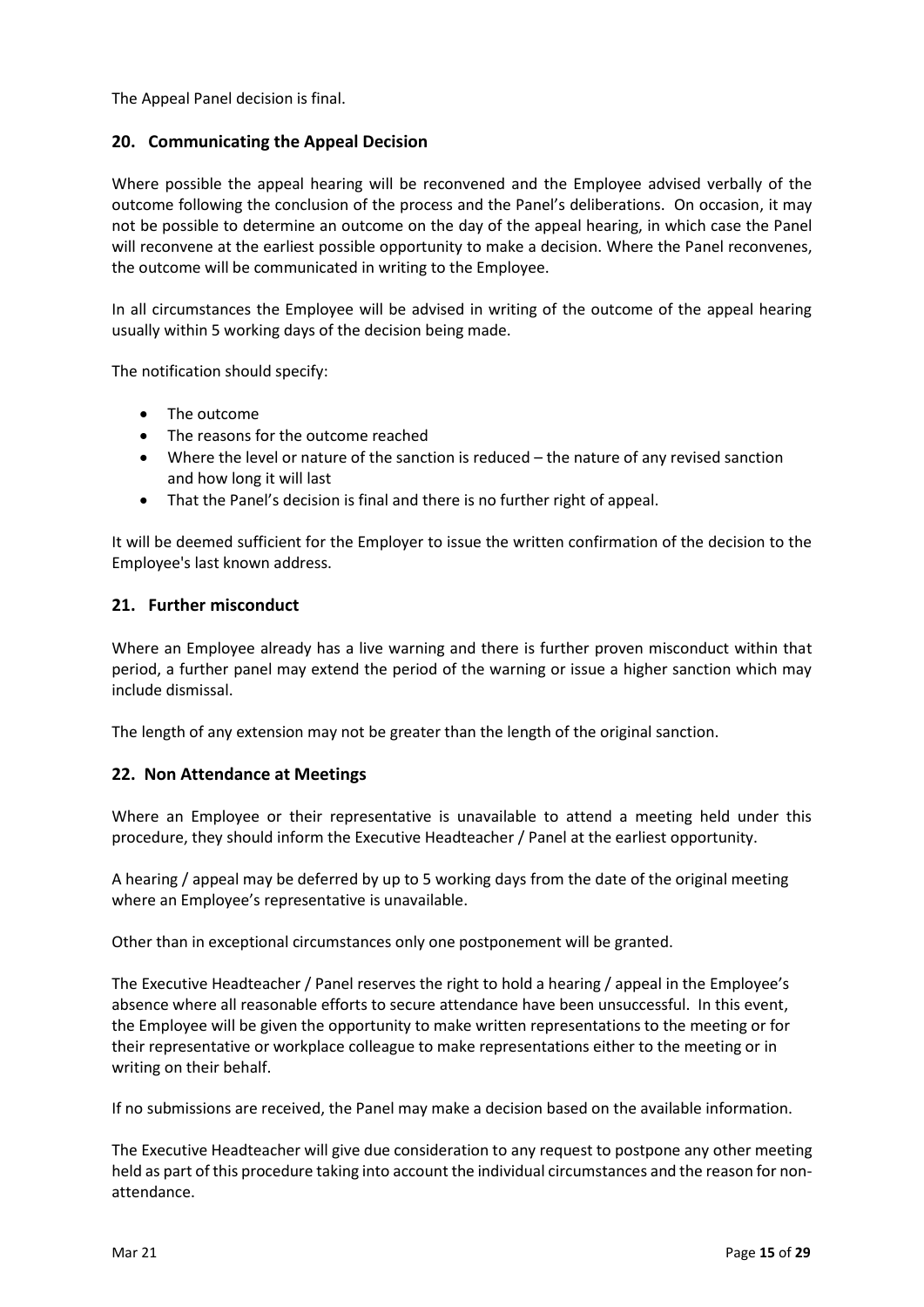Where an Employee refuses or fails to attend an investigation meeting without good reason or make written submissions to the investigation, the investigating officer may at their discretion deem it appropriate to conclude the investigation based on the information available.

#### <span id="page-15-0"></span>**23. Minuting Hearing and Appeal Meetings**

Minutes should be produced of all submissions to the hearing / appeal including Employer, Employee and witness statements, any questioning of the parties and the Panel's decision statement. The Panel's deliberations should not be minuted.

Minutes may be taken by a clerk who is present at the meeting or transcribed from an audio recording. An audio recording will only be made with the prior consent of the Employee.

Minutes will be shared with the Employee as soon as practicable. The Employee will have the opportunity to check the accuracy of the minutes / notes taken of their evidence and submissions. Where there are discrepancies between the Employer and Employee that cannot be resolved both versions of the minutes will be held on record. Where an audio recording is made this will be shared with the Employee if requested.

Covert recordings of meetings or hearings are expressly prohibited.

#### <span id="page-15-1"></span>**24. Resignations during the process**

Where an Employee resigns during the course of a disciplinary investigation or pending a disciplinary hearing, the School reserves the right to continue the investigation / disciplinary process. In such circumstances, the Employee will still be given opportunity to participate in the investigation.

#### <span id="page-15-2"></span>**25. Disclosure of formal sanctions in employment references**

Should an Employee have an unexpired formal disciplinary sanction on file this will be disclosed, upon request, in any reference provided by the Employer to a prospective Employer.

Expired sanctions will not be disclosed unless these relate to matters which the Employer is required to share in accordance with Child Protection / Safeguarding Procedures.

#### <span id="page-15-3"></span>**26. Malicious and Vexatious Allegations**

Where an allegation of misconduct against an Employee is found to be vexatious or of malicious intent, this may be examined in accordance with the School's disciplinary procedures.

#### <span id="page-15-4"></span>**27. Advice and support to Employees during the process**

Employees are advised to seek support from their Trade Union or Professional Association in the first instance. Employees may address questions about the procedure to the Executive Headteacher or other delegated staff member.

<span id="page-15-5"></span>In instances where the investigation is prolonged or the Employee is suspended, the School will, as far as is practicable, make arrangements to keep the Employee informed with the progress of the investigation and timescales for conclusion.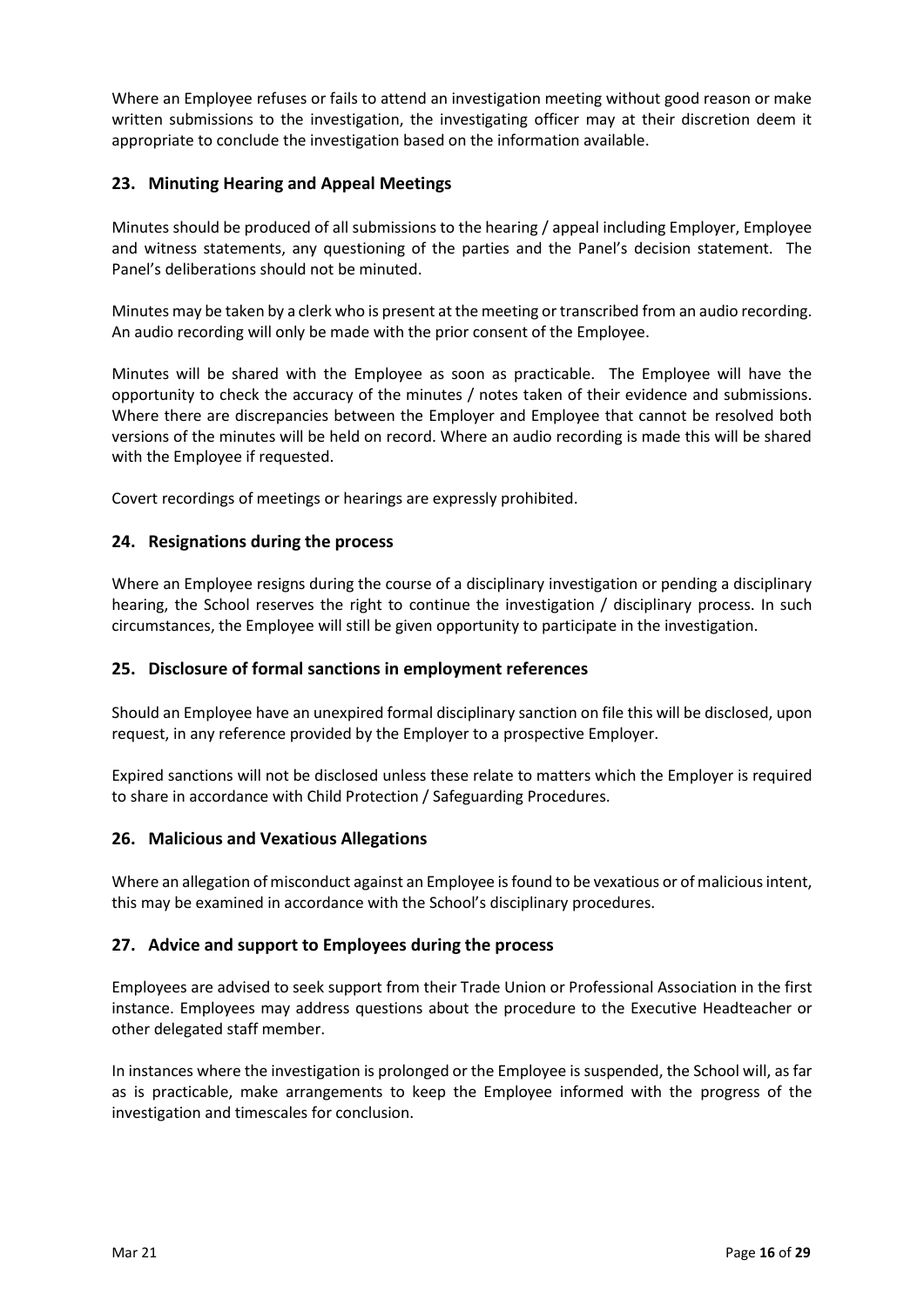#### **28. Ill health and sickness absence during the process**

The ill health of an Employee will not usually be grounds for ceasing any ongoing investigation or disciplinary process.

Where the absence is likely to be short, the School may pause the process until the Employee recovers. Where the absence is ongoing, the School may seek guidance from an occupational health advisor to determine whether or not the Employee is sufficiently fit to take part in the process. It is expected that Employees will consent to a referral being made to an occupational health advisor in such circumstances.

Upon receipt of occupational health advice, consideration may be given to any measures that can be put in place to enable the process to proceed. This may include giving the Employee the opportunity to make written representations to an investigation or hearing or for their trade union representative or workplace colleague to make representations on their behalf.

#### <span id="page-16-0"></span>**29. Concurrent investigations by other agencies**

Certain allegations of misconduct may initially be investigated under a different procedure or as a part of criminal investigation.

In these circumstances, an investigation under the Employer's disciplinary procedure may take place concurrently, unless the School is otherwise instructed by other agencies.

Any disciplinary hearing held in relation to acts of misconduct will be independent of the timing or outcome of other procedures.

#### <span id="page-16-1"></span>**30. Allegations relating to financial irregularities**

In instances where an allegation of theft, fraud or other financial irregularity is made, the issue may be referred to the School's auditors / Head of KCC Internal Audit to ensure that any subsequent investigation is undertaken by appropriate qualified staff.

#### <span id="page-16-2"></span>**31. Allegations against Trade Union Representatives**

No formal disciplinary action or formal disciplinary investigation will be taken against a trade union representative until the circumstances of the case have been discussed with a full-time official of their union.

#### <span id="page-16-3"></span>**32. Criminal Proceedings**

A criminal charge or conviction for actions outside of the workplace may result in disciplinary proceedings being taken where it is judged that the Employee's action:

- Affects, or is likely to affect, the suitability of the Employee to undertake their job role, work with children / young people or work in a school setting
- Impacts on the operation or reputation of the School
- Seriously undermines the trust and confidence that the School has in the Employee.

Each case will be considered on its own merits with regards to the circumstances of the case and following such investigation as is appropriate.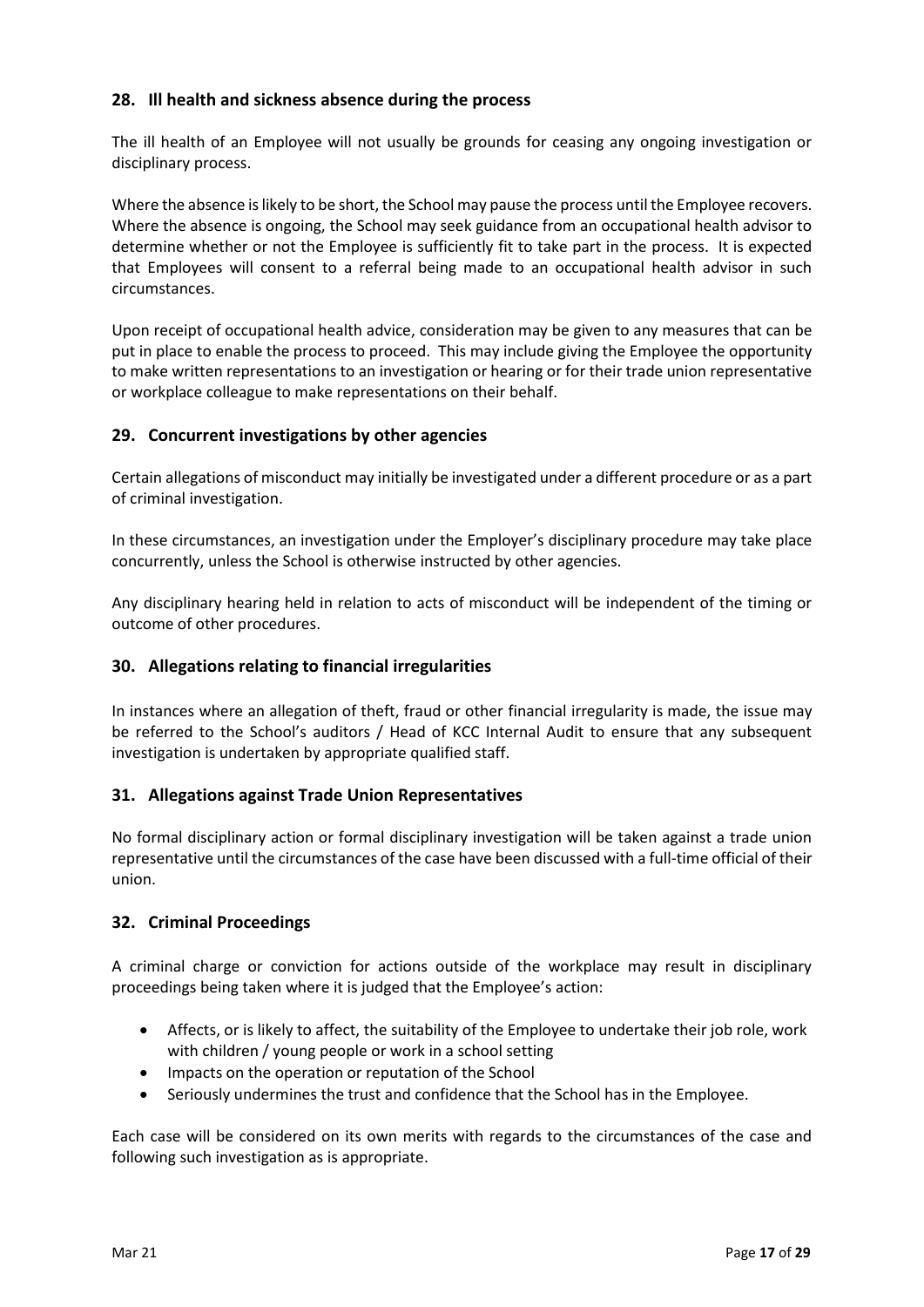#### **33. Other concurrent processes**

In the event that an Employee raises a grievance or a complaint of harassment or bullying in the course of a disciplinary process, both processes may continue concurrently.

However, each case will be considered on its own merits to ensure that the School is acting reasonably.

#### <span id="page-17-0"></span>**34. Referral to other agencies**

Where a teacher is dismissed for gross / serious misconduct (or may have been dismissed for serious misconduct had they not resigned), the School will consider whether to make a referral to the Teaching Regulation Agency (formerly the NCTL) in accordance with Education Act 2011 and The Teachers' Disciplinary (England) Regulations 2012.

Under the Safeguarding Vulnerable Groups Act (2007), a referral may also be made to the Disclosure and Barring Service where an Employee is dismissed (or would have been dismissed had they not resigned) because they have been cautioned or convicted of a relevant offence or behaved in a manner that has put a child at risk of harm / harmed a child.

#### <span id="page-17-1"></span>**35. Retention of Records**

In the event that the matter under consideration is dropped due to insufficient or inconclusive evidence, all documentation should be confidentially destroyed immediately. It may be appropriate to keep a basic confidential record of the concern raised, date and the fact the matter was dropped due to insufficient or inconclusive evidence.

If formal disciplinary action is taken, the details of the allegation, investigation findings, hearing and appeal minutes plus a copy of the outcome letter and the details of any sanction, should be retained confidentially on the Employee's personnel file.

At the expiry of any sanction, all documentation should be removed from the Employee's personnel file. A minimal confidential record may be retained. This will only be referred to in future cases of a similar nature for the purpose of evidencing a pattern of misconduct or countering an Employee's subsequent assertion that there have been no previous misconduct issues.

When the matter relates to a child protection issue a factual written record of the details of the allegations and outcome will be retained in all instances.

In certain limited instances, it may be appropriate to retain records for longer than the retention period for example in cases related to child protection concerns or where the case is awaiting decision from an employment tribunal.

#### <span id="page-17-2"></span>**36. Confidentiality**

All parties are required to respect the confidentiality of all information relating to the disciplinary process.

The School recognises its obligations under the General Data Protection Regulation and associated legislation and the rights of Employees with regards to the personal data held on them.

All records relating to the management of Discipline and Conduct will be gathered, processed, held and shared in accordance with the requirements of the General Data Protection Regulation and Data Protection Act.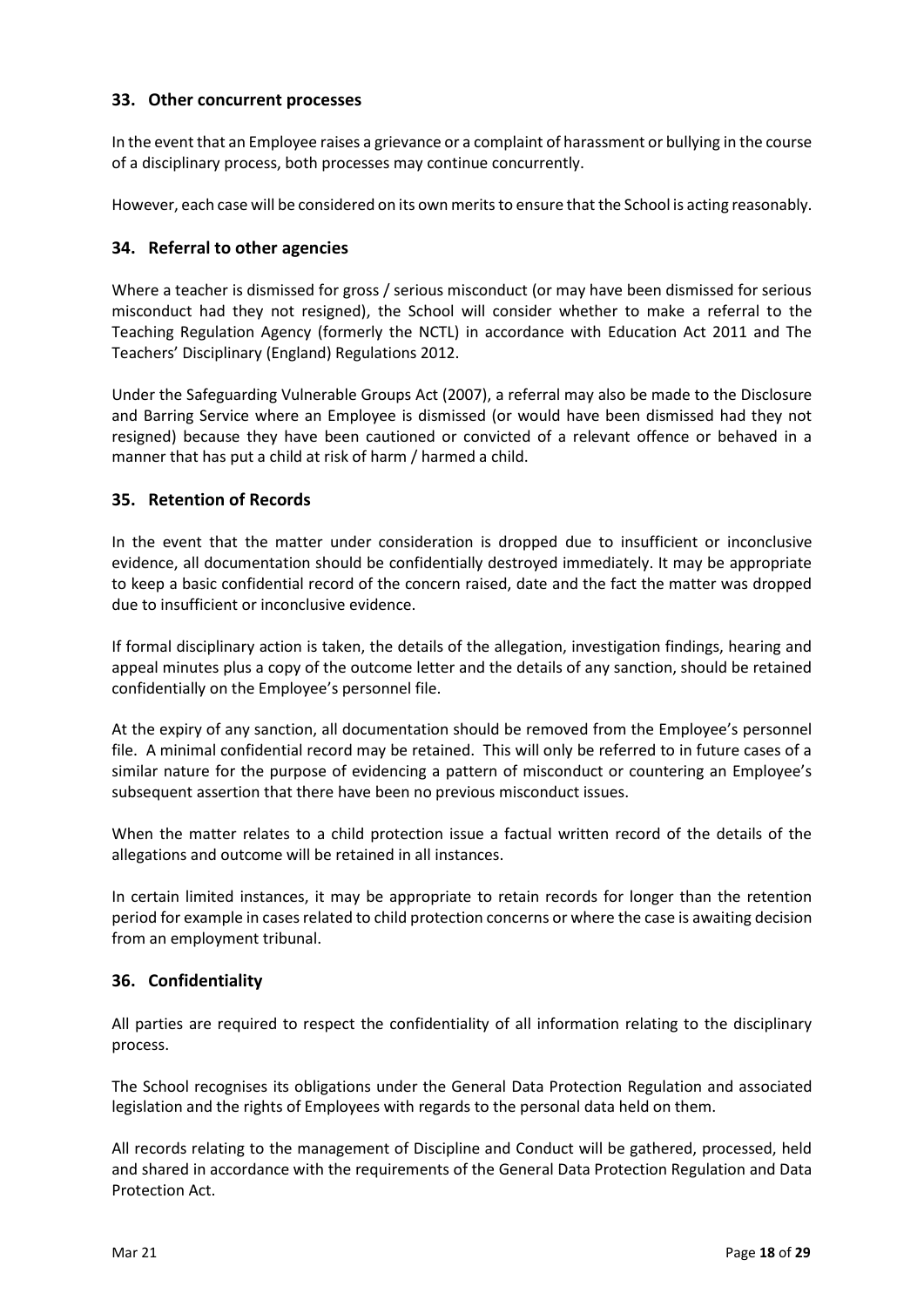Please refer to the School's Data Protection Policy and Privacy Notice for further details.

<span id="page-18-0"></span>All records and information, including those relating to any sanction imposed, are a matter of confidence between the School and the Employee. In certain limited circumstances this information may be shared by the School - for example in accordance with Child Protection / Safeguarding Procedures.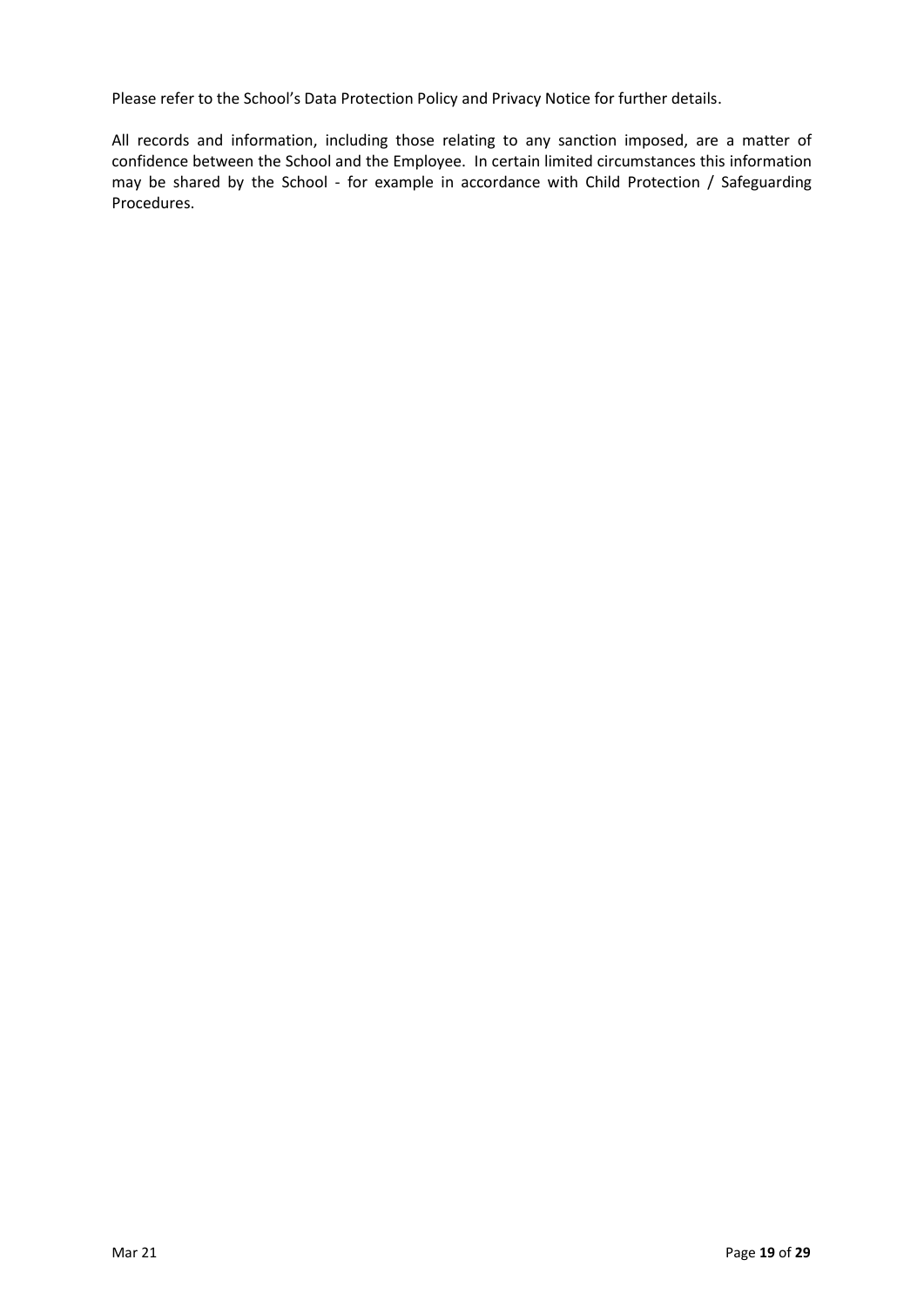#### **Appendix A: Disciplinary Rules**

The following examples give an indication of the School's position as to the types of behaviour which constitute misconduct. It is not possible to specify all forms of behaviour that will result in disciplinary action.

Each case will be judged in the light of the circumstances and context surrounding it. Varying circumstances may well allow different disciplinary actions or no disciplinary action at all to be taken for what are similar offences.

The examples are not exhaustive and omissions from the list are not in themselves grounds for appeal.

In addition, Employees should, so far as is reasonably practicable, be familiar with the School rules, working practices and conditions of service procedures relating to their own School and their particular area of work. Teachers should be familiar with Part Two of the Teachers' Standards which set out the expectations with regards to personal and professional conduct. Employees should be familiar with any 'Code of Conduct' in place for all School staff.

#### **GROSS MISCONDUCT**

Gross misconduct is an act which may render it inappropriate for the Employee to be allowed to remain in their job. If, on the balance of probabilities gross misconduct is found, this may lead to dismissal without notice for a first offence.

Examples of actions that are likely to be treated as gross misconduct include, but are not limited to:

#### **Dishonesty**

- Theft of School / pupil / employee's property
- Falsification of documents, records, claims whether for personal gain or not, to include, but not restricted to deliberately destroying or mutilating records, altering/erasing or adding to entries without legitimate reason
- Fraud or Corrupt Practices
- Failure to disclose, if asked, criminal convictions not exempt under the terms of the Rehabilitation of Offenders Act 1975 and Amendment 2013
- Withholding significant and relevant information, if asked, that the School could have reasonably required the employee to have disclosed including information which may bring into question the Employee's suitability to work with children and/or young people and/or in a School setting and/or which may bring the School into disrepute
- Breaking statutory provisions that would render the Governing Body or Kent County Council liable to prosecution.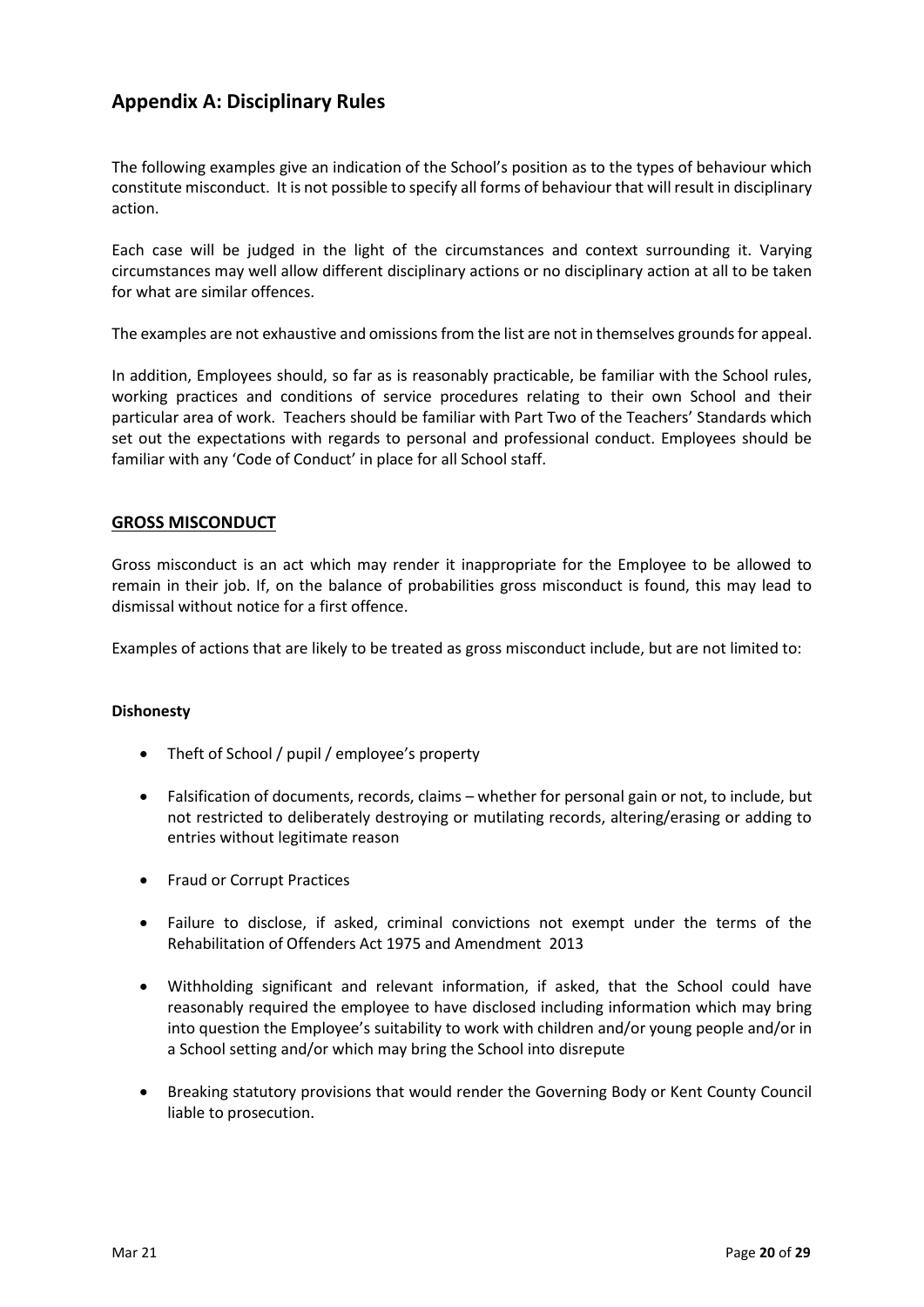#### **Conduct giving rise to a child protection issue**

- Inappropriate or sexual relationship with a pupil
- Contact / communication with a pupil in person or via phone / text / online of an inappropriate nature and / or content
- Act of sexual misconduct by an employee where that misconduct could have a detrimental impact on students or on the employee's position within the School
- Misuse of the ICT to view or distribute obscene, pornographic, defamatory or otherwise unacceptable material
- Inappropriate physical contact or restraint of a pupil
- Persistent and significant failure to exercise proper control or supervision of pupils.
- Inappropriate conduct towards children including serious and persistent acts of harassment, bullying and victimisation of pupils
- Where a prohibition order has been issued by the Disclosure and Barring Service or Teaching Regulation Agency or the employee has been disqualified in accordance with The Childcare (Disqualification) Regulations 2009
- Any referral made to, or any, investigation or proceedings undertaken by the DBS, Teaching Regulation Agency or other agencies regarding child protection / safeguarding concerns relating to the Employee
- Persistent and / or substantial failure to follow the School's safeguarding policies and procedures.

#### **Conduct placing others at risk**

- Acts of violence
- Malicious or willful damage to School, personal or private property
- Willfully or negligently ignoring responsibilities/instructions thus placing other members of staff/pupils at risk
- Serious breach of health and safety rules
- Attending work or undertaking duties whilst under the influence of alcohol, drugs or other substances which may inhibit the ability to keep self or others safe.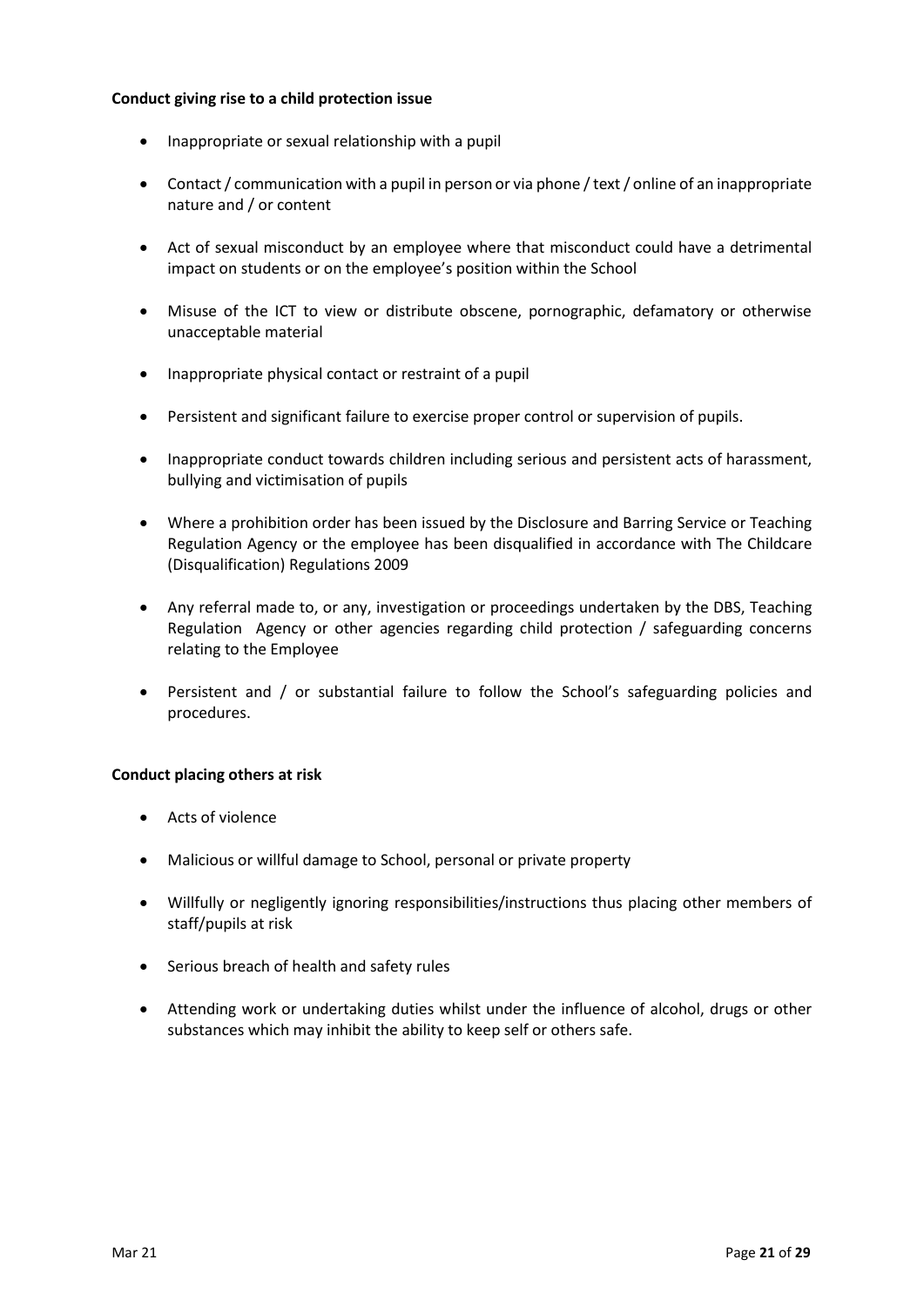#### **Conduct in the Workplace**

- Deliberate and significant refusal to carry out a reasonable, lawful and safe instruction or the normal agreed defined duties of the post
- Significant gross negligence in failing to attend or carry out the agreed duties of the post
- Persistent and / or substantial failure to follow procedures, regulations and policies either by deliberate act or omission
- Serious and / or persistent acts of harassment, bullying or victimisation of other employees
- Acts which amount to willful discrimination or incitement to discriminate
- Serious and / or unlawful breach of confidentiality or data protection obligations
- Serious breach of the School's Code of Conduct, Part 2 of the Teachers' Standards or any other relevant professional standard or guidance
- Making a false or vexatious allegation against another member(s) of the School community
- Serious instances of abusive / offensive language or behaviour towards a member of the School community
- Acts which are incompatible with the ethos of the School, or in the case of Church Schools, its religious character
- $\bullet$  Serious insubordination undermining the authority of senior staff
- Serious misuse of the internet or inappropriate use of email and social media, including deliberately accessing or sharing pornographic, offensive or obscene material or malicious, defamatory or abusive communication via social media / emails
- Persistent unauthorised absence.

#### **Actions outside of the workplace**

- Being subject to any police investigation / enquiry, arrest, ban, charge, caution, reprimand, warning, fine, or pending prosecution, or criminal conviction which may affect or is likely to affect the suitability of the Employee to undertake their job role or work with children/young people or within a School setting. This includes any actions committed overseas which would be subject to a police investigation or formal action if such actions had been committed in any part of the United Kingdom
- Actions outside of the workplace that could be so serious as to fundamentally breach the trust and confidence placed in the Employee
- Bringing the School or profession or the Employee's own reputation into disrepute, including failure to observe reasonable standards of ethics and behaviour (or appropriate professional standards) within and outside work, or failure to have proper and professional regard for the ethos, policies and practices of the School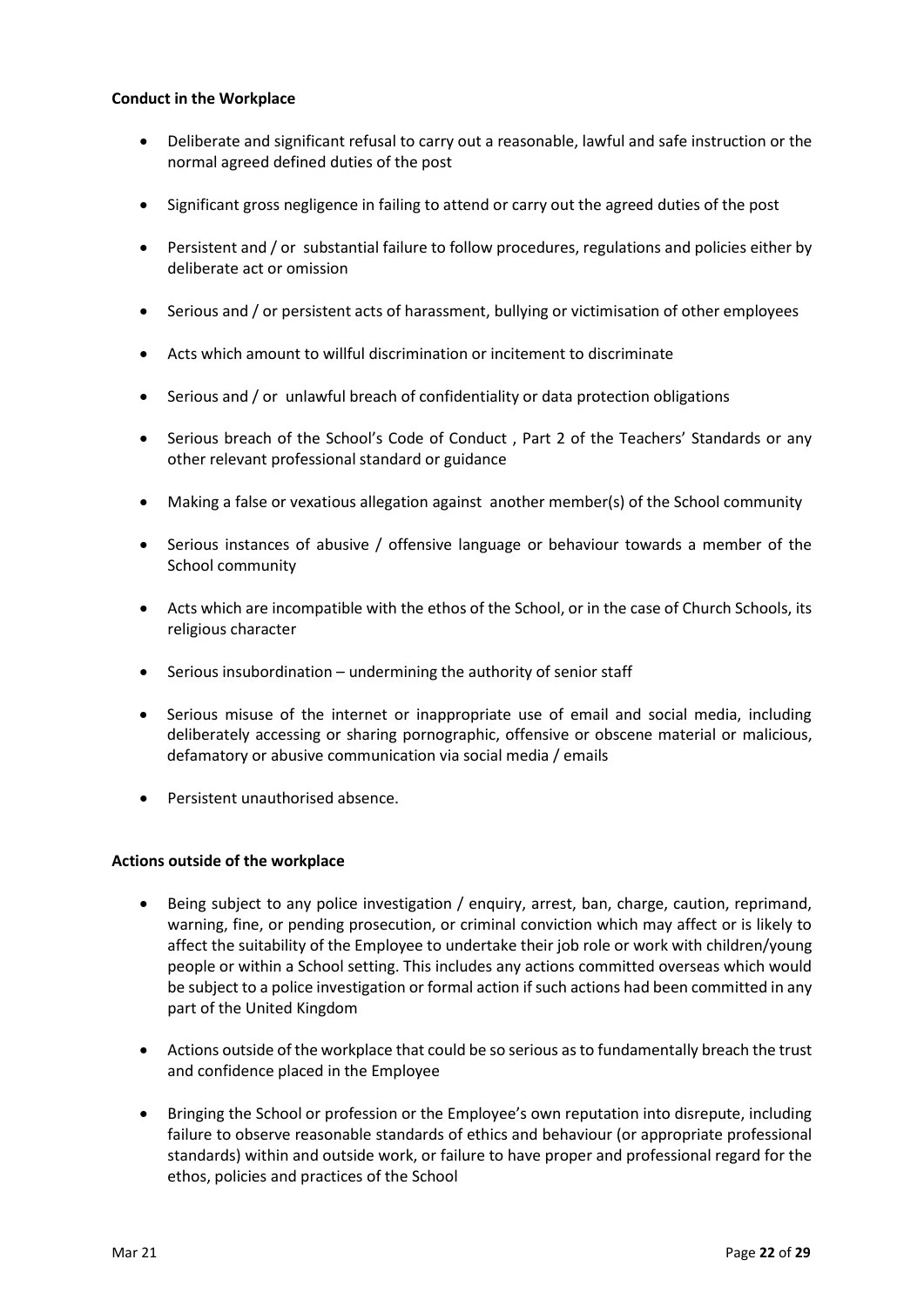- Breach of confidentiality including sharing personal / sensitive information or disclosing operational / employment / pupil matters to members of the public
- Inappropriate comments made on any social networking site such as Twitter, Facebook or YouTube or in the public domain
- Please also refer additionally to *Conduct giving rise to a child protection issue.*

#### **Disclosure of Information**

- Failure to disclose any information or change in circumstance which may affect or is likely to affect the suitability of the Employee to undertake their job role or work with children/young people or in a school setting
- Failure to disclose any police investigation / enquiry, arrest, ban, charge, caution, reprimand, warning, fine, or pending prosecution, or criminal conviction, this includes any actions committed overseas which may affect or is likely to affect the suitability of the Employee to undertake their job role or work with children/young people or within a school setting
- Failure to disclose matters arising from a previous or current secondary employment, or voluntary work, which may impact on the Employee's suitability to undertake their role or work with children/young people or in a school setting
- Failure to disclose inclusion on the Disclosure and Barring Service Children's Barred list and any change in DBS status or any referral, made to, or any investigation or proceedings undertaken by the DBS
- Failure to disclose any referral made to, or any investigation or proceedings being undertaken by the Teaching Regulation Agency, General Teaching Council for Scotland, or the Education Workforce Council in Wales
- Where the Employee is subject to the Childcare (Disqualification) Regulations 2009 under section 75 of the Childcare Act 2006 ("the Regulations"), failure to disclose a disqualification in accordance with the Regulations, including where any application for an Ofsted waiver from disqualification has been made, regardless of whether such an application was successful
- Failure to disclose close personal relationships outside of the workplace which present a 'risk by association' to the safeguarding of children / young people or are fundamentally incompatible with an Employee's job role or their suitability to work with children / young people or in a school setting
- Failure to report any significant current or historical information in the public domain or which is likely to come into the public domain, which may be of relevance to the Employee's job role or suitability to work with children/young people or in a school setting or matters which may be subject to adverse media attention
- Failure to disclose to an appropriate person the conduct / actions of a colleague which may present a risk to the safeguarding / wellbeing of children / young people.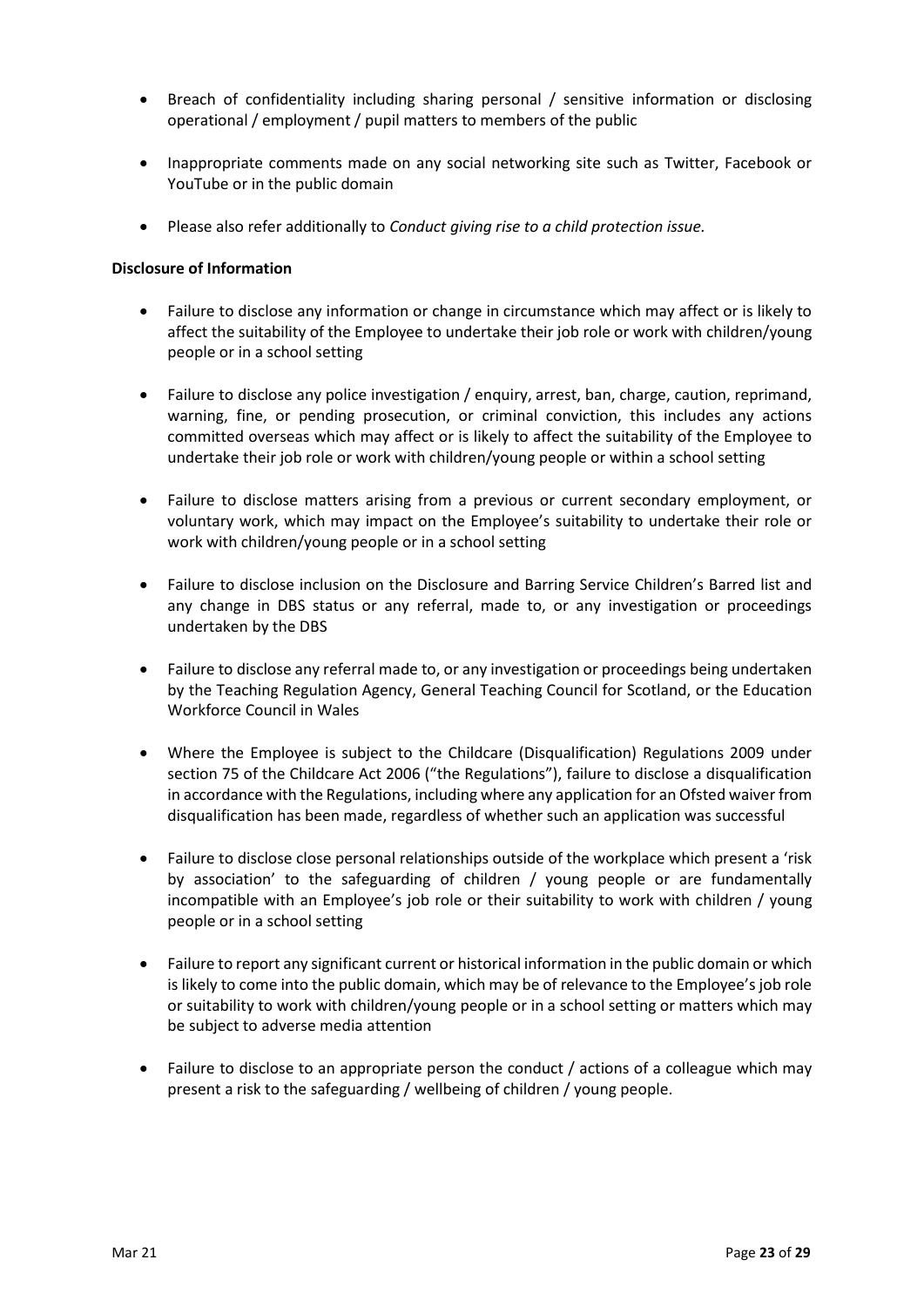#### **MISCONDUCT**

Misconduct is an act of a degree less serious than that which would warrant immediate dismissal for a first offence but which could nevertheless lead to dismissal if persistent.

Acts listed under the heading of gross misconduct where the impact and implications are less serious may also be considered as misconduct.

Occasionally an act of misconduct might be so serious as to justify dismissal. Normally, however, only when it can be shown that the warnings have not been heeded or there is a pattern of misconduct for a variety of reasons will misconduct lead to dismissal.

Dismissal for misconduct will be with notice.

Examples of actions that are likely to be treated as misconduct include – but are not limited to:

- Unauthorised absence from work
- Failure to follow absence notification and / or certification requirements
- Poor time keeping
- Refusal / failure to follow reasonable management instruction
- Breach of one or more School policies or procedures either by deliberate act or omission
- Failure to adopt safe working practices either by a deliberate act, negligence or omission
- Serious neglect of duty
- Negligent use of School property
- Acts of dishonesty such as making unauthorised private phone calls / sending personal mail at the School's expense or unauthorised use of the internet
- Misuse of internet or inappropriate use of email
- **•** Insubordination
- Abusive / offensive language or behaviour towards a member of the School community
- Inappropriate conduct towards pupils
- Failure to have due regard to the confidentiality of information and School data protection practices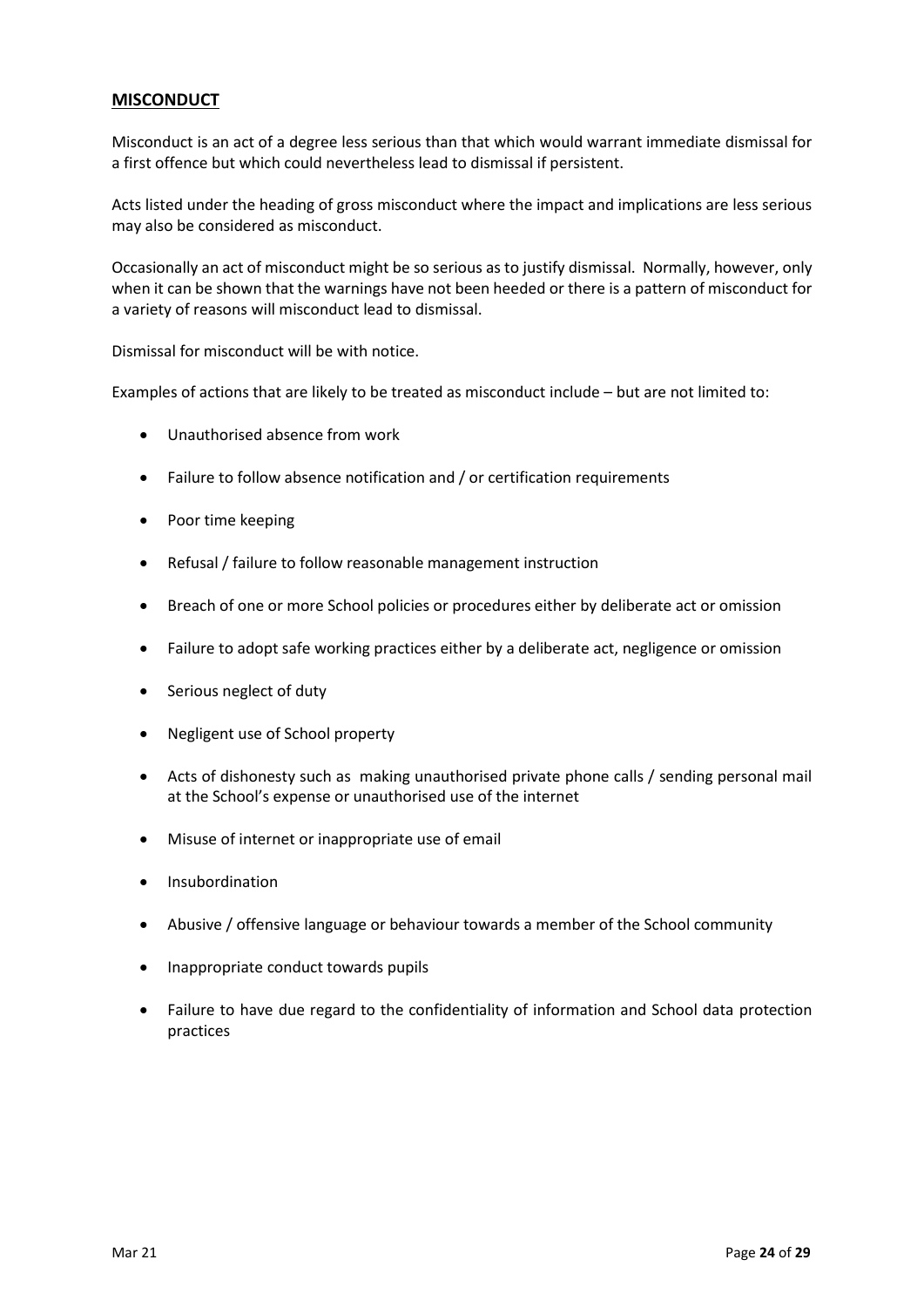#### <span id="page-24-0"></span>**Appendix B: Guidance for Hearings and Appeals**

#### **General**

Hearings and Appeals should take place at a reasonable time and place usually during the Employee's normal working hours, unless otherwise agreed with the Employee and, in the case of Employees who work term time only, during the School term. Hearings and Appeals should not be heard beyond 5pm to protect the welfare of all parties. These arrangements may be varied by mutual agreement.

Consideration should be given to the venue for the hearing. There should be adequate rooms for the parties and arrangements to ensure that the hearing is conducted with discretion and confidentiality maintained. A venue away from the School site may be appropriate in certain circumstances.

The precise procedure to be followed will vary depending on the particular circumstances of each case, but in general the following will apply:

#### **Role of the Panel / Manager Hearing the Case**

It is the role of the Panel / Manager hearing a case to consider the evidence presented and decide whether on the balance of probabilities:

- The case against the Employee has been established
- Whether it is appropriate and reasonable to issue a formal warning or dismiss the employee

Should an Employee appeal the outcome of the hearing it is the role of the Panel / Manager considering the appeal to review the original decision on the basis of the grounds for appeal presented by the Employee and consider whether the original outcome was within a range of reasonable responses given the circumstances.

If the case is to be heard by a panel, a chair will be identified who will have responsibility for facilitating the hearing.

#### **The Role of the Representative**

The Employee has the right to be accompanied to a hearing or appeal meeting by either a workplace colleague or recognised Trade Union representative.

The Representative may address the hearing to put and sum up the Employee's case, respond on behalf of the Employee at the hearing and confer with the Employee during the hearing. The Representative does not have the right to answer questions on the Employee's behalf, address the hearing if the Employee does not wish it or prevent the Employer from explaining their case.

#### **The Role of the HR Advisor**

The School may request that a HR Advisor attends a hearing or appeal meeting whose role is to advise the Panel on the procedure and any points of employment law.

A further HR Advisor may also be in attendance to support the School in the presentation of their case.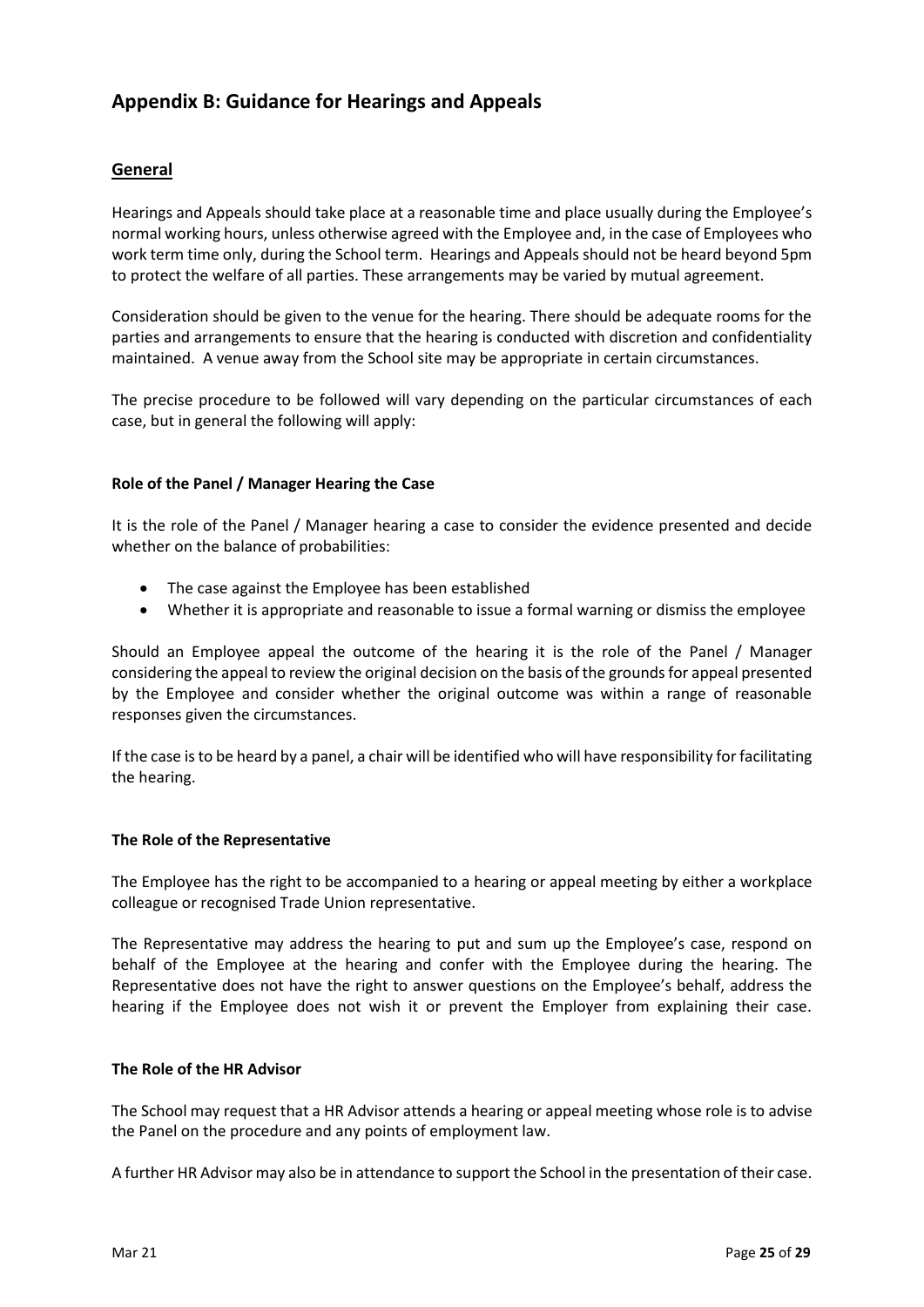The HR Advisor may be allowed to ask questions and clarify issues on behalf of the party they are supporting.

#### **Witnesses**

Witnesses may be called by either party. Details of the proposed Witnesses should be communicated in advance no later than 5 working days before the date of the hearing / appeal. The role of the Witness is limited to giving evidence and responding to questions.

The Employee is responsible for ensuring that any witnesses they call can attend on the relevant date. In the event that a Witness cannot attend they may make a written statement which should be provided to the School no later than 5 working days in advance of the hearing / appeal.

All witnesses should be aware of the confidential nature of hearings and should not discuss any aspect of the meeting or matters under consideration with anyone outside of the hearing.

#### **Procedure for Hearings**

- The Manager hearing the case / chair of the Panel will introduce those present and their roles, explain the case to be considered, the procedure to be followed and the format of the hearing
- The School's Representative presents their case including calling any witnesses and referring to written submissions / evidence. The Employee and their Representative and Panel may ask questions of the School's representative or any witnesses.
- The Employee or their representative presents their case including calling any witnesses, referring to written submissions and presenting any mitigating circumstances. The School's Representative and Panel may ask questions of the Employee and their representative or any witnesses.
- Adjournments may be requested by both parties or by the Manager / Panel during the hearing.
- Both parties have the opportunity to sum up their cases, with the Employee or their Representative having the final word.
- The hearing will then be adjourned whilst the Manager / Panel deliberates over the evidence. If further clarity is required both parties or witnesses may be recalled and the hearing reconvened so that all parties may hear any additional evidence.
- Where possible the hearing will be reconvened and the Employee advised verbally of the outcome following the conclusion of the process and the Panel's deliberations. On occasion, it may not be possible to determine an outcome on the day of the hearing, in which case the Panel will reconvene at the earliest possible opportunity to make a decision. Where the Panel reconvenes, the outcome will be communicated in writing to the Employee.
- In all circumstances the Employee will be advised in writing of the outcome of the hearing usually within 5 working days of the decision being made.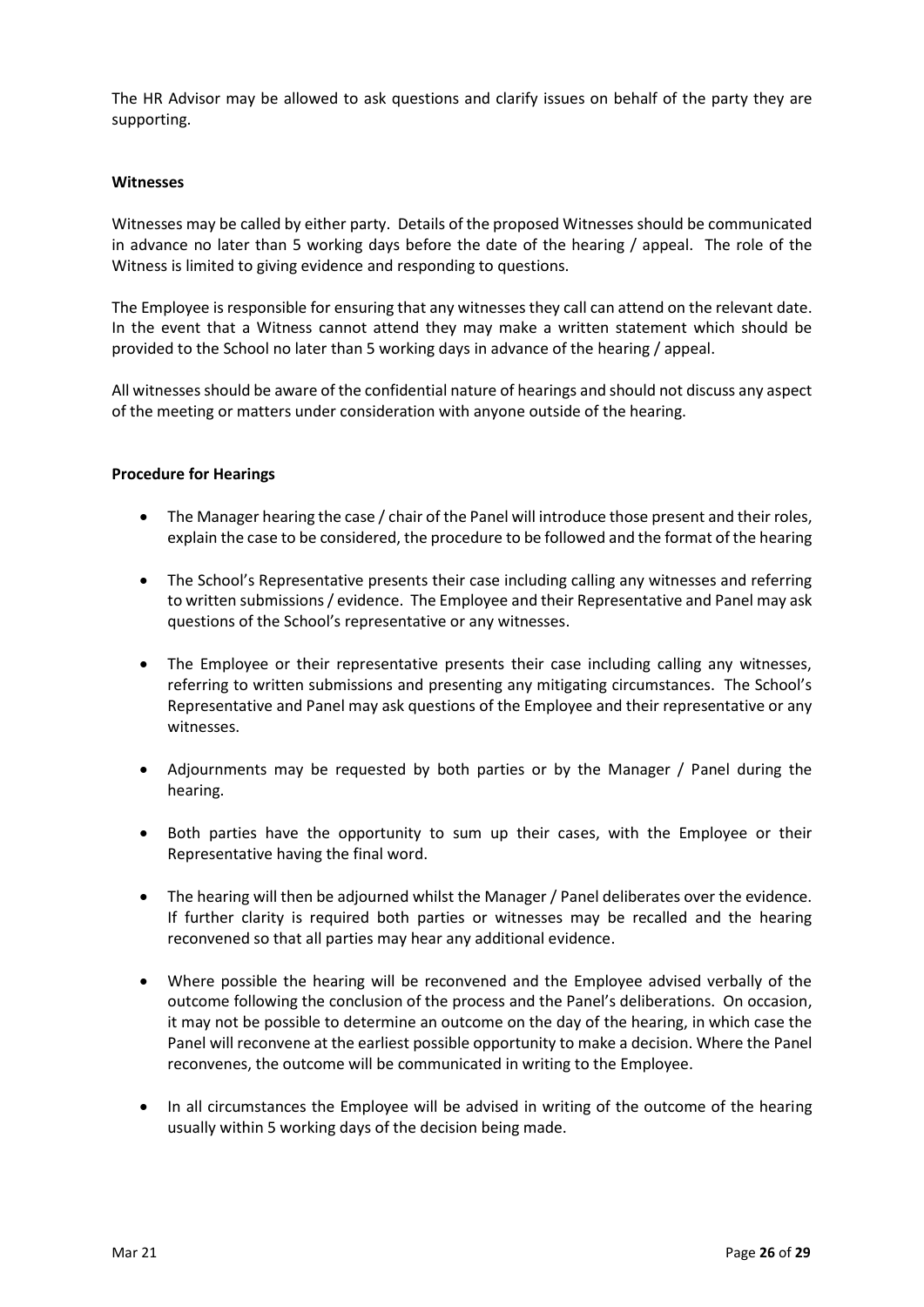#### **Procedure for Appeals**

- The chair of the Panel will introduce those present and their roles, explain the case to be considered, the procedure to be followed and the format of the meeting.
- The Employee or their Representative shall put the case in support of the grounds for appeal, including any mitigating circumstances. This may include referring to written submissions and evidence. Witnesses may be recalled only where this is strictly relevant to the grounds of the appeal. The School's Representative and Panel may ask questions of the Employee and their Representative.
- The School's Representative presents the case for upholding the previous committee's decision and refers to written documentation. Witnesses may be called only where this is strictly relevant to the grounds of appeal. The Employee and their Representative and Panel may ask questions of the School's Representative.
- The Panel will invite both parties to sum up their cases, with the Employee or his/her Representative having the final word. The hearing will then be adjourned whilst the Panel deliberates over the evidence.
- Adjournments may be requested by both parties or by the Panel during the appeal hearing. If new evidence is presented the appeal may need to be adjourned while this is investigated.
- The appeal hearing will then be adjourned whilst the Panel deliberates over the evidence. If further clarity is required both parties or witnesses may be recalled and the hearing reconvened so that all parties may hear any additional evidence.
- Where possible the appeal hearing will be reconvened and the Employee advised verbally of the outcome following the conclusion of the process and the Panel's deliberations. On occasion it may not be possible to determine an outcome on the day of the appeal hearing, in which case the Panel will reconvene at the earliest possible opportunity to make a decision. Where the Panel reconvenes, the outcome will be communicated in writing to the Employee.
- <span id="page-26-0"></span>• In all circumstances the Employee will be advised in writing of the outcome of the hearing usually within 5 working days of the decision being made.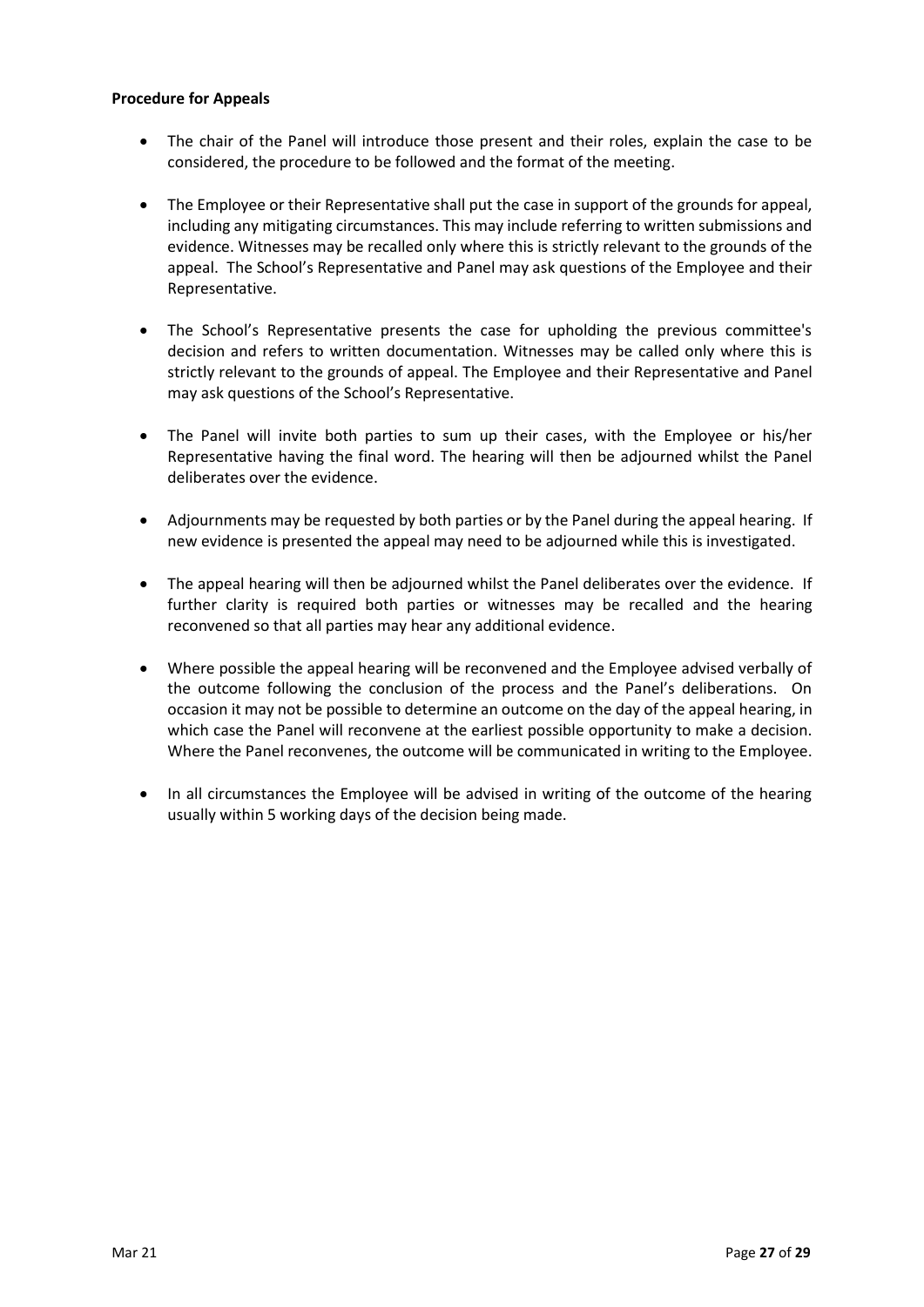#### **Appendix C: Dismissal for Some Other Substantial Reason**

This appendix should be referred to when the School wishes to consider a case for potential dismissal for some other substantial reason ("SOSR") which does not relate to an Employee's conduct, capability, redundancy or fall under the School's Discipline and Conduct Policy or one of its other Employment policies.

Under the Employment Rights Act 1996 dismissals which do not fall into other specific categories are referred to as SOSR dismissals and may constitute a fair reason for terminating employment.

It may not always be possible to ascertain at the outset whether an issue should be addressed as a SOSR, or disciplinary matter. In such instances, the findings of an investigation, or fact-finding exercise, may inform which course of action to take. Any investigation will take place in accordance with the provisions as outlined in the disciplinary policy.

Matters which may be considered under this SOSR procedure include, but are not limited to:

- Where there is a restructure which does not give rise to a redundancy situation within the meaning of section 139 of Employment Rights Act 1996
- Where an Employee has confirmed that they are not prepared to accept a change in working practices and/or a change to the terms and conditions of employment
- Where the Employee has been engaged in activities and/or through their association with another person could place the School into disrepute and/or result in a breakdown in trust and confidence in the employment relationship
- Where close personal relationships outside of the workplace present a 'risk by association' to the safeguarding of children / young people or are fundamentally incompatible with an Employee's job role or their suitability to work with children / young people or in a school setting
- Where there is a fundamental breakdown in relationships (unrelated to matters of conduct or performance) which causes a breach of trust and confidence between the employee and the School
- Where there is a personality clash or an irreconcilable difference in the working relationship between parties which makes it impossible for the parties to work together
- Where the Employee acts in a way which creates a potential conflict with the School's interests
- Where a third party requires an Employee's dismissal
- Expiry of a fixed-term or temporary contract
- Where an overseas trained unqualified teacher has failed to secure qualified teacher status within the prescribed time limits
- Where a prohibition order has been issued by the Disclosure and Barring Service or Teaching Regulation Agency